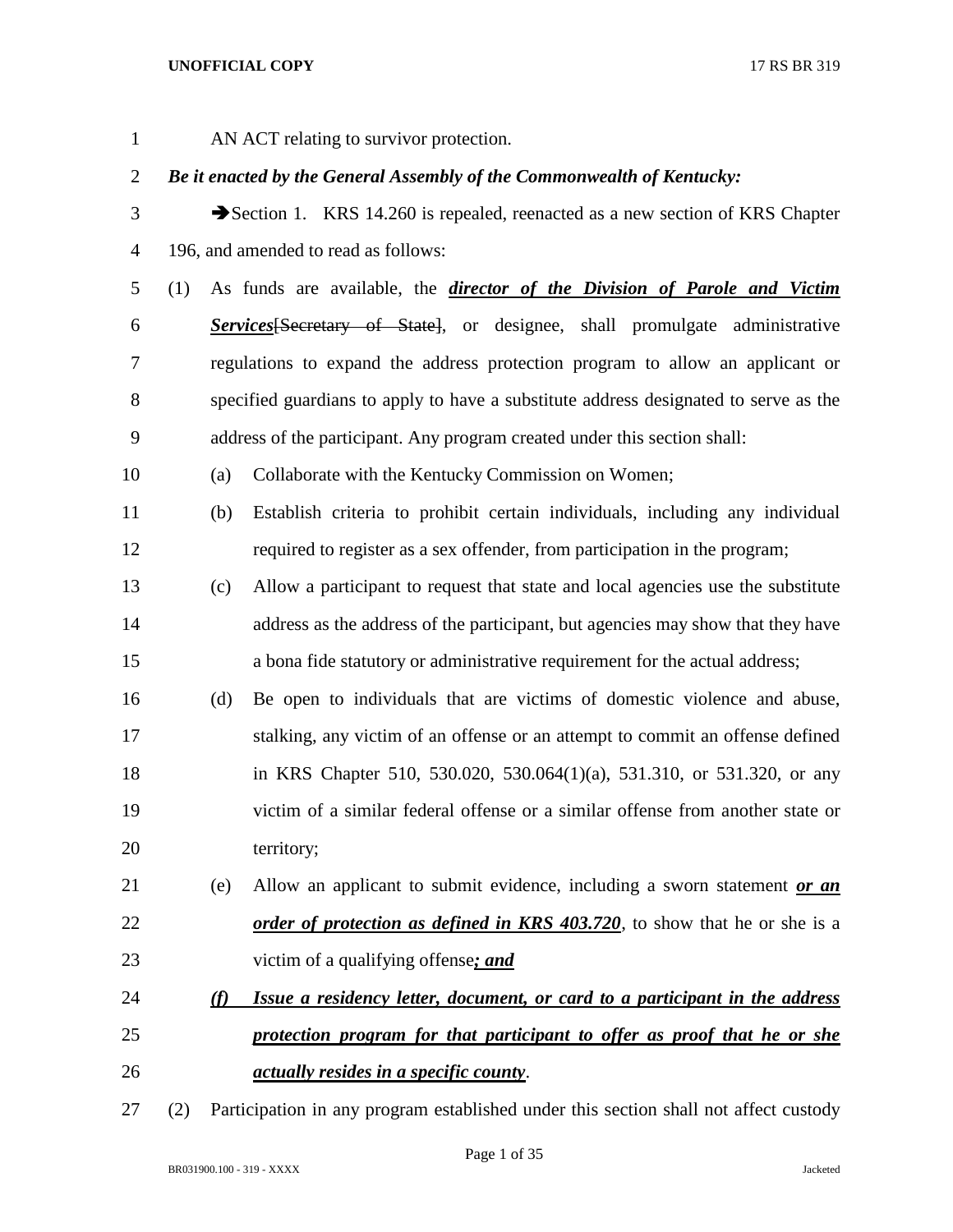- or visitation orders in effect prior to or established during program participation, nor shall it constitute evidence of any offense and shall not be considered for purposes of making an order allocating parental responsibilities or parenting time.
- (3) No actionable duty nor any right of action shall accrue against the state, any entity operating an address protection program for the state, an individual operating in his or her professional capacity on behalf of the confidential address protection program established in this section, or an employee of the state or municipality in the event of negligent acts that result in the disclosure of a program participant's actual address.
- (4) The address protection program fund is hereby created as a separate trust fund in the State Treasury. The address protection program fund shall consist of amounts received from fees collected pursuant to KRS 23A.208 and 24A.178, amounts received from appropriations, and any other proceeds from gifts, grants, federal funds, or any other funds, both public and private, made available for the purposes of this section.
- (5) The address protection program fund shall be administered by the *director of Parole and Victim Services*[Secretary of State] to operate and maintain the confidential address protection program established in this section.
- (6) Notwithstanding KRS 45.229, address protection program fund amounts not expended at the close of a fiscal year shall not lapse but shall be carried forward 21 into the next fiscal year.
- (7) Any interest earnings of the address protection program fund shall become a part of the address protection program fund and shall not lapse.
- (8) Moneys deposited in the address protection program fund are hereby appropriated for the purposes set forth in this section and shall not be appropriated or transferred by the General Assembly for any other purposes.
- 27 Section 2. KRS 14.300 is repealed, reenacted as a new section of KRS Chapter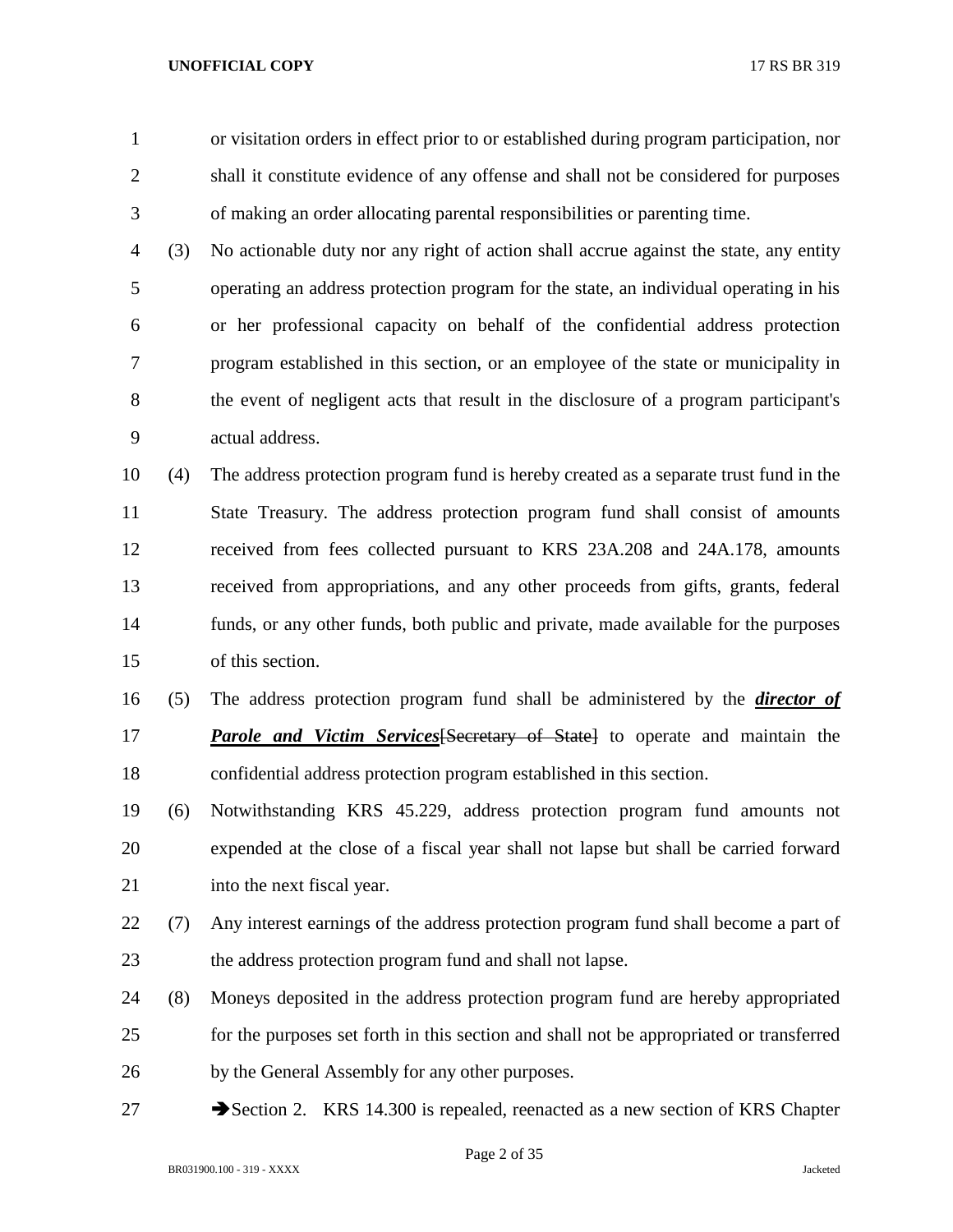196, and amended to read as follows: As used in *Sections 1 to 11 of this Act*[KRS 14.300 to 14.318] unless the context otherwise requires: (1) "Address" means a residential street address, school address, or work address of an individual, as specified on the application of an individual to be a program participant under this section; (2) "Applicant" means a person applying for certification in the address confidentiality program under *Sections 1 to 11 of this Act*[KRS 14.300 to 14.318]; (3) "Criminal offense against a victim who is a minor" has the same meaning as in KRS 17.500; (4) "Domestic violence and abuse" has the same meaning as in KRS 403.720; (5) "Program participant" means a person certified as a program participant under *Sections 1 to 11 of this Act*[KRS 14.300 to 14.318]; (6) "Sex crime" means an offense or an attempt to commit an offense defined in: (a) KRS Chapter 510; (b) KRS 530.020; (c) KRS 530.064(1)(a); (d) KRS 531.310; (e) KRS 531.320; or (f) Any criminal attempt to commit an offense specified in this subsection, regardless of the penalty for the attempt; (7) "Specified offense" means: 23 (a) Domestic violence and abuse; (b) Stalking; (c) A sex crime; 26 (d) A criminal offense against a victim who is a minor; (e) A similar federal offense; or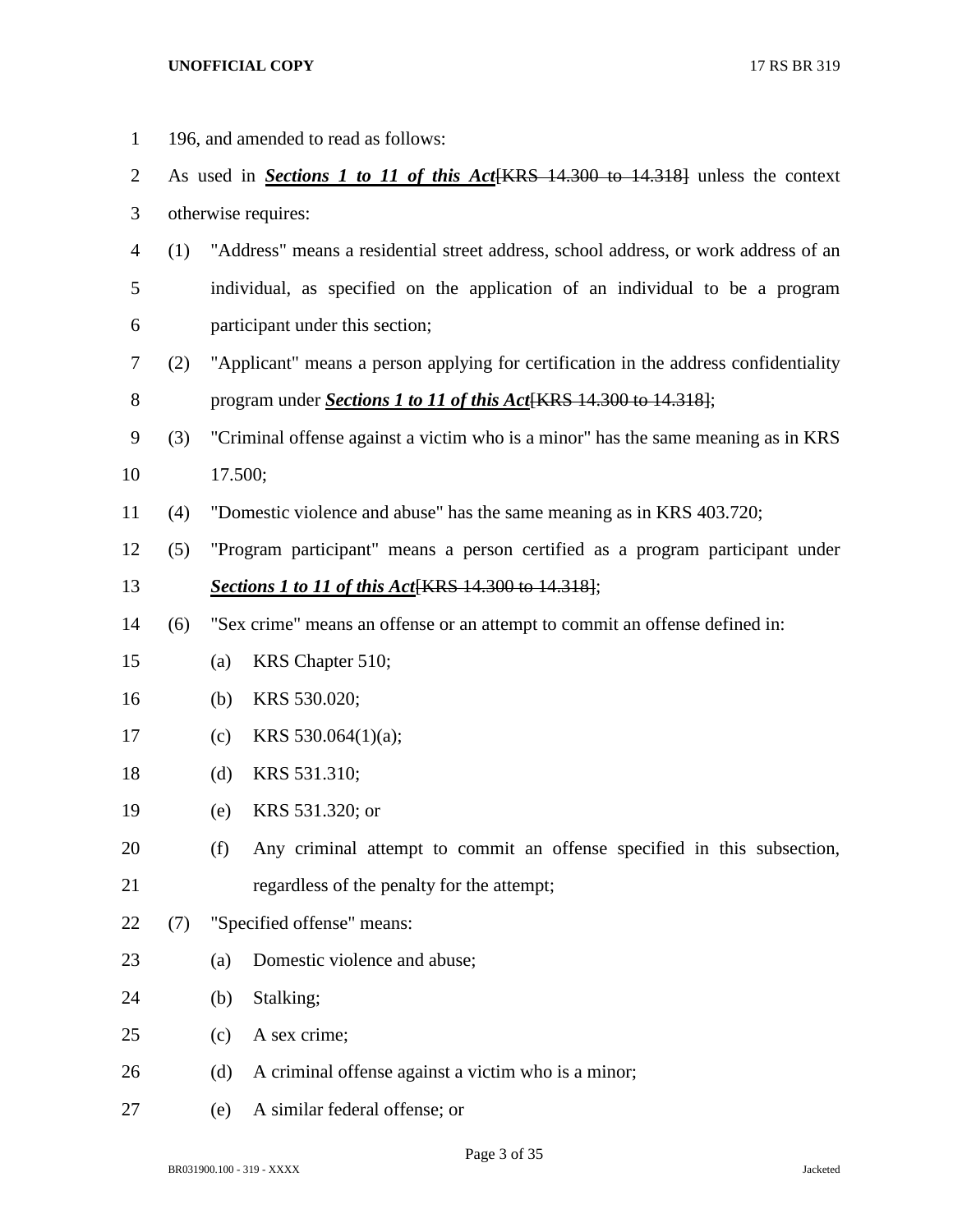| $\mathbf{1}$   |     | (f)<br>A similar offense from another state or territory; and                                  |
|----------------|-----|------------------------------------------------------------------------------------------------|
| $\overline{2}$ | (8) | "Stalking" means conduct prohibited under KRS 508.140 and 508.150.                             |
| 3              |     | Section 3. KRS 14.302 is repealed, reenacted as a new section of KRS Chapter                   |
| 4              |     | 196, and amended to read as follows:                                                           |
| 5              | (1) | On or after July 1, 2017[2013], the <i>director of the Division of Parole and Victim</i>       |
| 6              |     | <b>Services</b> Secretary of State shall create a crime victim address protection program.     |
| 7              | (2) | The crime victim address protection program shall be open to victims of a specified            |
| 8              |     | offense who are United States citizens and residents of Kentucky, without any cost             |
| 9              |     | to the program participant.                                                                    |
| 10             | (3) | The director of the Division of Parole and Victim Services [Secretary of State] shall          |
| 11             |     | require that each person employed in the <i>Division of Parole and Victim</i>                  |
| 12             |     | <b>Services</b> [Office of the Secretary of State] directly responsible for the administration |
| 13             |     | of the crime victim address protection program submit his or her fingerprints to the           |
| 14             |     | The<br>Kentucky<br><i>State Police (Department of State)</i> .<br>St <u>ate</u><br>Kentucky    |
| 15             |     | <b>Police</b> [Department of State] shall exchange fingerprint data with the Kentucky          |
| 16             |     | State Police and the Federal Bureau of Investigation in order to conduct a criminal            |
| 17             |     | history background check of each employee directly responsible for the                         |
| 18             |     | administration of the program.                                                                 |
| 19             |     | Section 4. KRS 14.304 is repealed, reenacted as a new section of KRS Chapter                   |
| 20             |     | 196, and amended to read as follows:                                                           |
| 21             | (1) | Upon the creation of the crime victim address protection program, an applicant, a              |
| 22             |     | parent or guardian acting on behalf of a minor, a guardian acting on behalf of a               |
| 23             |     | person who is declared incompetent, or a designee of an applicant or a parent or               |
| 24             |     | guardian of a minor or a guardian of a person declared incompetent who cannot for              |
| 25             |     | any reason apply themselves, may apply to the <i>director of the Division of Parole</i>        |
| 26             |     | <b>and Victim Services</b> Secretary of State to have an address designated by the             |
| 27             |     | <i>director of the Division of Parole and Victim Services</i> [Secretary of State] serve for   |
|                |     |                                                                                                |

Page 4 of 35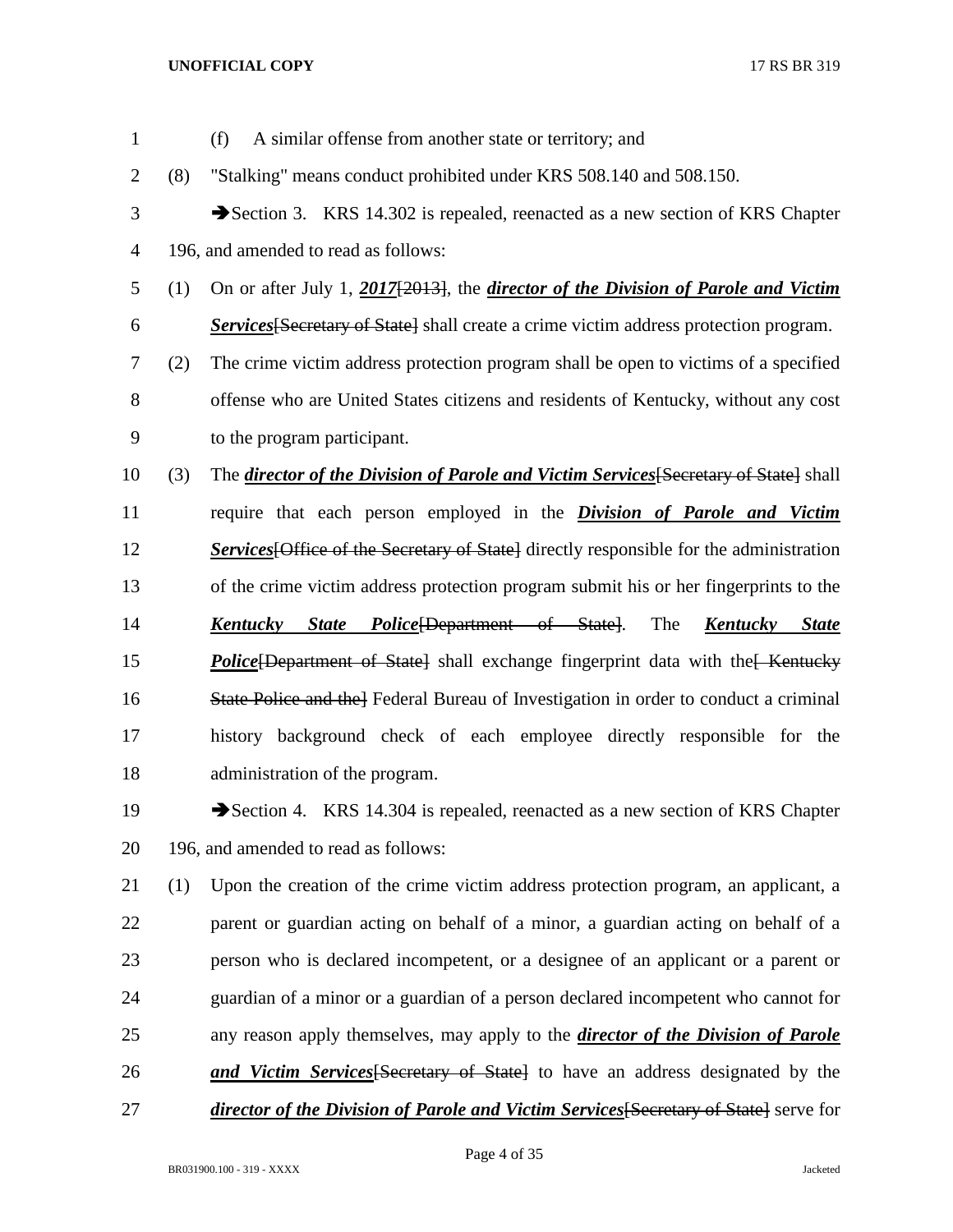voting purposes as the address of the applicant, the minor, or the incompetent person. The Secretary of State shall approve an application if it is filed in the manner and on the form prescribed by the *director of the Division of Parole and Victim Services*[Secretary of State] by administrative regulation and if it contains:

(a) A sworn statement by the applicant that:

- 1. The applicant or the minor or the incompetent person on whose behalf the application is made is a victim of a specified offense in an ongoing criminal case or in a criminal case that resulted in a conviction by a 9 judge or jury or by a defendant's guilty plea;  $\left\{\text{or}\right\}$
- 2. The applicant or the minor or the incompetent person on whose behalf 11 the application is made has been granted an order of protection as defined in KRS 403.720 and 456.010 by a court of competent 13 jurisdiction within the Commonwealth of Kentucky and the order is in effect at the time of application; *or*
- *3. The applicant or the minor or the incompetent person on whose behalf the application is made is a participant in the address protection program established in Section 1 of this Act;*
- (b) A sworn statement by the applicant that disclosure of the address of the applicant would endanger the safety of the applicant or the safety of the children of the applicant, or the minor or incompetent person on whose behalf 21 the application is made.
- (c) The mailing address and the phone number or numbers where the applicant can be contacted by the *director of the Division of Parole and Victim Services*[Secretary of State];
- (d) The new address or addresses that the applicant requests not be disclosed for the reason that disclosure will increase the risk of a specified offense; and
- (e) The signature of the applicant and of a representative of any office designated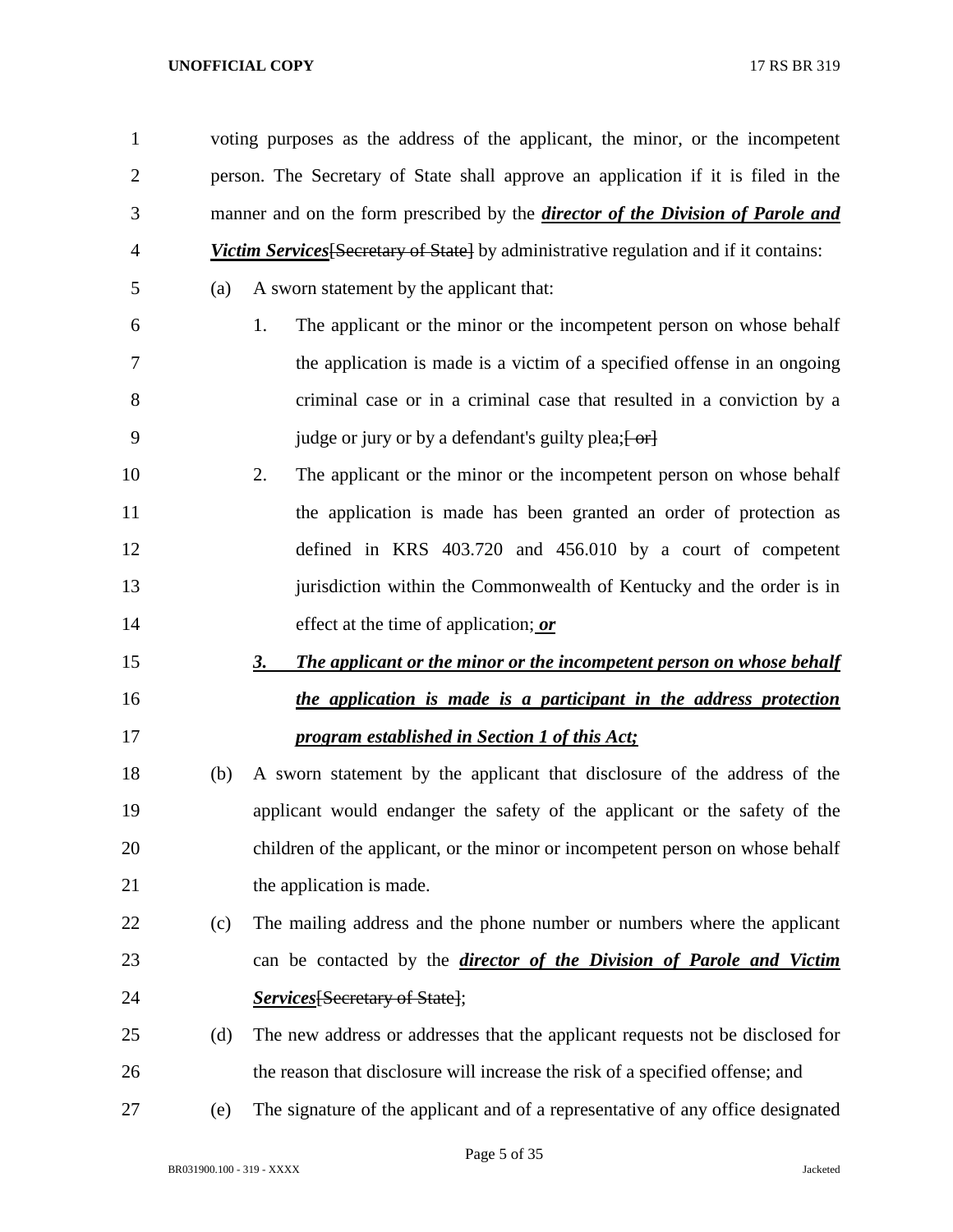| $\mathbf{1}$   |     | under Section 7 of this Act [KRS 14.310] as a referring agency who assisted in              |
|----------------|-----|---------------------------------------------------------------------------------------------|
| $\overline{2}$ |     | the preparation of the application, and the date on which the applicant signed              |
| 3              |     | the application.                                                                            |
| 4              | (2) | Applications shall be filed with the <i>Division of Parole and Victim Services</i> [Office  |
| 5              |     | of the Secretary of State].                                                                 |
| 6              | (3) | Upon the filing of a properly completed application, the <i>director of the Division of</i> |
| 7              |     | <b>Parole and Victim Services</b> [Secretary of State] shall certify the applicant as a     |
| 8              |     | program participant if the applicant is not required to register as a sex offender or is    |
| 9              |     | not otherwise prohibited from participating in the program.                                 |
| 10             | (4) | Applicants shall be certified for two (2) years following the date of filing unless the     |
| 11             |     | certification is withdrawn or invalidated before that date. The <i>director of the</i>      |
| 12             |     | <b>Division of Parole and Victim Services</b> [Secretary of State] shall promulgate an      |
| 13             |     | administrative regulation to establish a renewal procedure.                                 |
| 14             | (5) | A person who falsely attests in an application that disclosure of the address of the        |
| 15             |     | applicant would endanger the safety of the applicant or the safety of the children of       |
| 16             |     | the applicant, or the minor or incompetent person on whose behalf the application is        |
| 17             |     | made, or who knowingly provides false or incorrect information upon making an               |
| 18             |     | application may be found guilty of a violation of KRS 523.030.                              |
| 19             | (6) | The addresses of individuals applying for entrance into the crime victim address            |
| 20             |     | confidentiality program and the addresses of those certified as program participants        |
| 21             |     | shall be exempt from disclosure under the Kentucky Open Records Act, KRS                    |
| 22             |     | 61.870 to KRS 61.884.                                                                       |
| 23             | (7) | A program participant shall notify the <i>Division of Parole and Victim</i>                 |
| 24             |     | <b>Services</b> [Office of the Secretary of State] of a change of address within seven (7)  |
| 25             |     | days of the change of address.                                                              |
| 26             |     | Section 5. KRS 14.306 is repealed, reenacted as a new section of KRS Chapter                |
| 27             |     | 196, and amended to read as follows:                                                        |

Page 6 of 35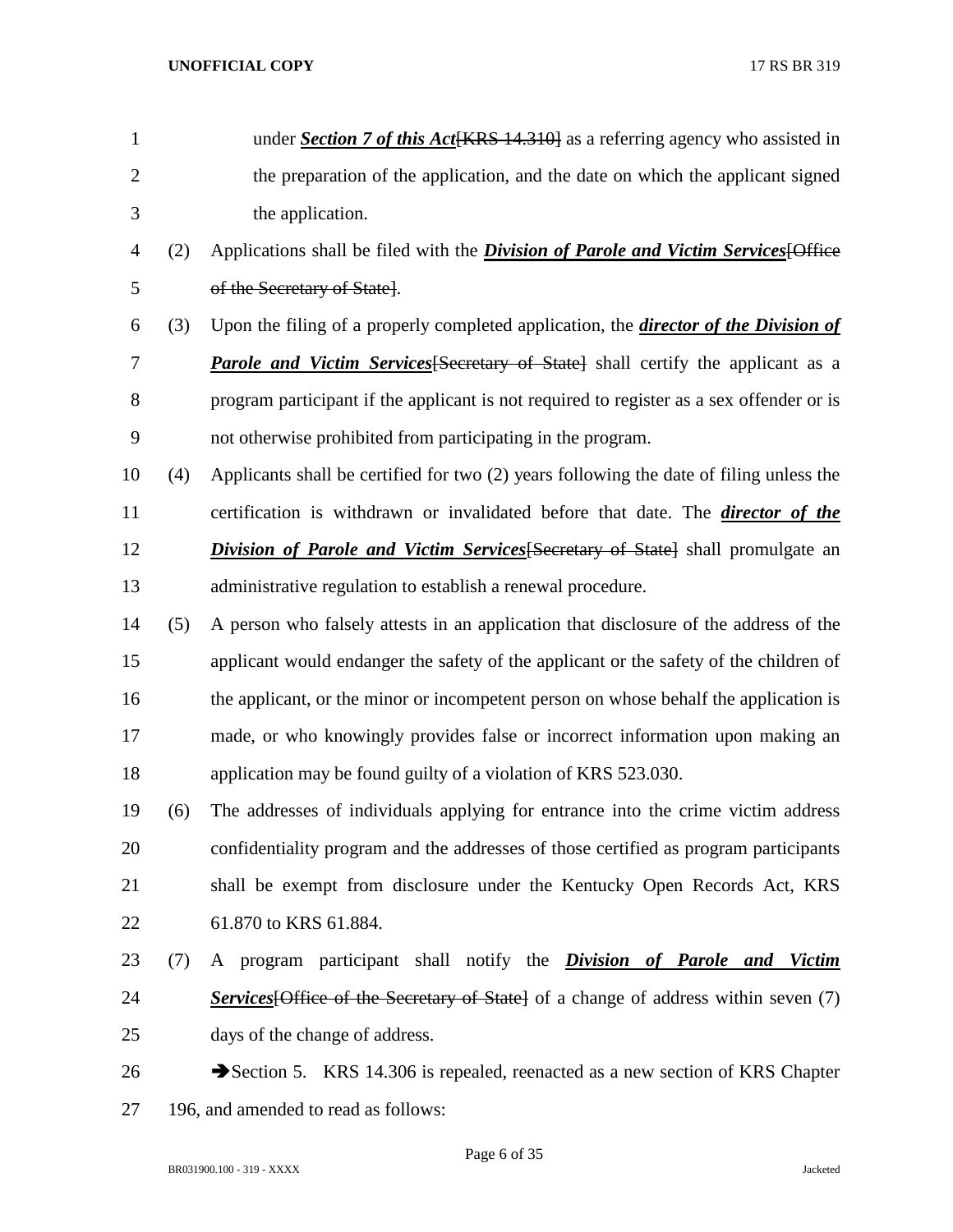| $\mathbf 1$    | (1) | The <i>director of the Division of Parole and Victim Services</i> [Secretary of State] may   |
|----------------|-----|----------------------------------------------------------------------------------------------|
| $\overline{2}$ |     | cancel certification of a program participant if within fourteen (14) days:                  |
| 3              |     | From the date of the program participant changing his or her name, the<br>(a)                |
| 4              |     | program participant fails to notify the <i>director of the Division of Parole and</i>        |
| 5              |     | <i>Victim Services</i> [Secretary of State] that he or she has obtained a name change;       |
| 6              |     | however, the program participant may reapply under his or her new name; or                   |
| 7              |     | From the date of changing his or her address, the program participant fails to<br>(b)        |
| 8              |     | notify the <i>director of the Division of Parole and Victim Services</i> [Secretary of       |
| 9              |     | <b>State</b> of the change of address.                                                       |
| 10             | (2) | The <i>director of the Division of Parole and Victim Services</i> [Secretary of State] shall |
| 11             |     | cancel certification of a program participant who applies using false information.           |
| 12             | (3) | The director of the Division of Parole and Victim Services Secretary of State Shall          |
| 13             |     | send notice of certification cancellation to the program participant. The notice of          |
| 14             |     | certification cancellation shall set out the reasons for cancellation. The program           |
| 15             |     | participant has the right to appeal the decision within thirty (30) days under               |
| 16             |     | procedures established by the <i>Division of Parole and Victim Services</i> [Office of the   |
| 17             |     | Secretary of State by administrative regulation.                                             |
| 18             | (4) | The <i>director of the Division of Parole and Victim Services</i> [Secretary of State] shall |
| 19             |     | cancel certification of a program participant who is required to register as a sex           |
| 20             |     | offender.                                                                                    |
| 21             | (5) | A program participant may withdraw from the program by providing the <i>director of</i>      |
| 22             |     | <i>the Division of Parole and Victim Services Secretary of State</i> with notice of his or   |
| 23             |     | her intention to withdraw from the program. The <i>director of the Division of Parole</i>    |
| 24             |     | and Victim Services [Secretary of State] shall promulgate by administrative                  |
| 25             |     | regulations a secure procedure by which to ensure that the program participant's             |
| 26             |     | request for withdrawal is legitimate.                                                        |
| 27             |     | Section 6. KRS 14.308 is repealed, reenacted as a new section of KRS Chapter                 |

Page 7 of 35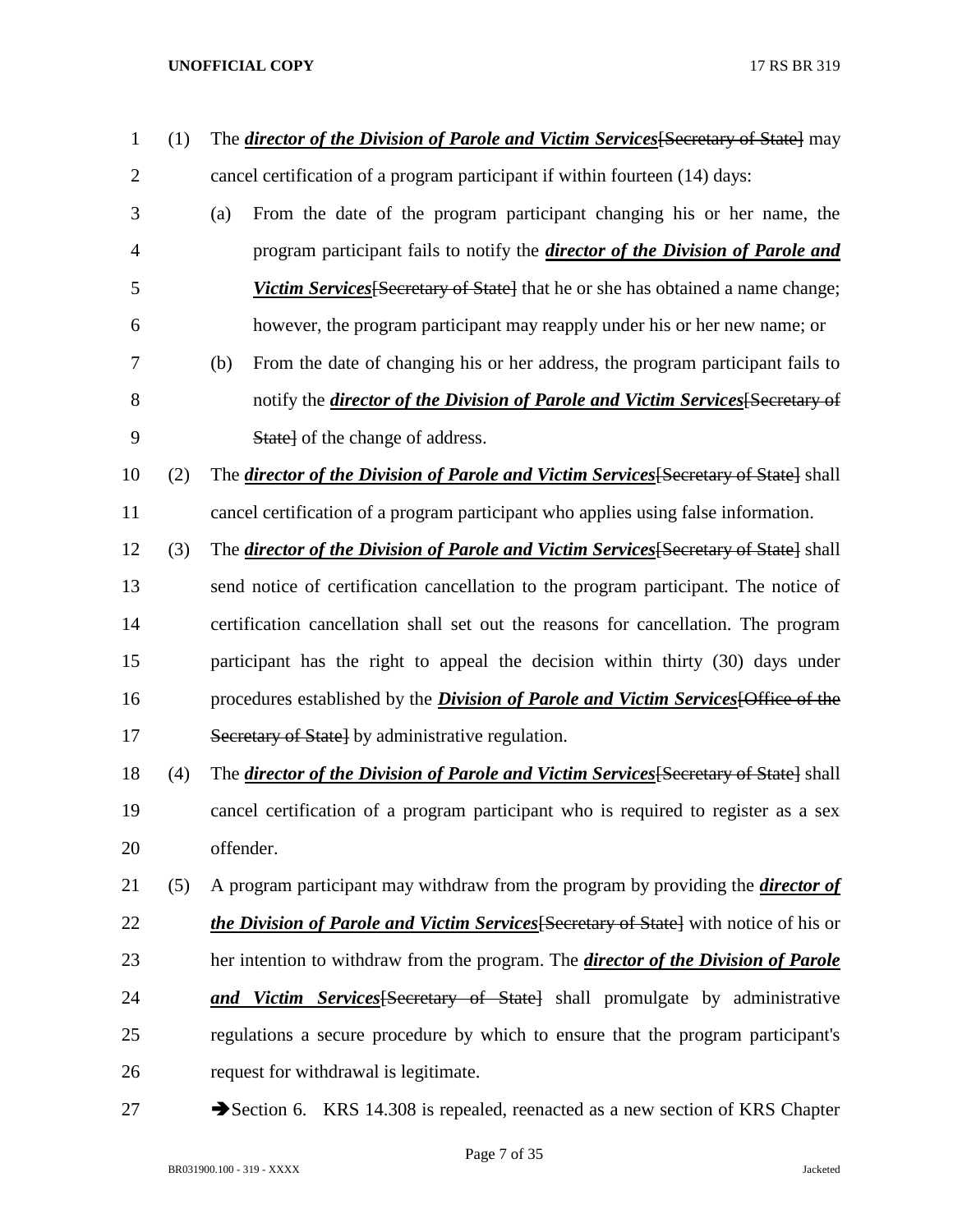196, and amended to read as follows:

 The *director of the Division of Parole and Victim Services*[Secretary of the State] shall not make available for inspection or copying any records in a file of a program participant, other than the address designated by the *director of the Division of Parole and Victim Services*[Secretary of State], except under the following circumstances: (1) If directed by a court order signed by a judge or justice of a court of competent jurisdiction within the Commonwealth of Kentucky; or (2) Upon written request by the chief law enforcement officer of a city or county, or the commander of a Department of Kentucky State Police post or branch, if related to an ongoing official investigation. Requests shall include the reason the information is needed by the law enforcement agency. 12 Section 7. KRS 14.310 is repealed, reenacted as a new section of KRS Chapter 196, and amended to read as follows: The *director of the Division of Parole and Victim Services*[Secretary of State] shall establish a list of state and local agencies and nonprofit agencies that provide counseling and shelter services to victims of a specified offense to assist persons applying to be program participants. Any assistance and counseling rendered to applicants by the *Division of Parole and Victim Services* [Office of the Secretary of State] or its designees shall in no way be construed as legal advice. 20 Section 8. KRS 14.312 is repealed, reenacted as a new section of KRS Chapter 196, and amended to read as follows: (1) A program participant who is otherwise qualified to vote may register to vote and apply for and submit a mail-in absentee ballot under this section. (2) Using the authority granted under *subsection (1) of Section 11 of this Act*[KRS 14.318(1)], the State Board of Elections shall design a system allowing a county clerk to shield from public view all voting records of a program participant, including the name and address of a program participant, and allowing a program

Page 8 of 35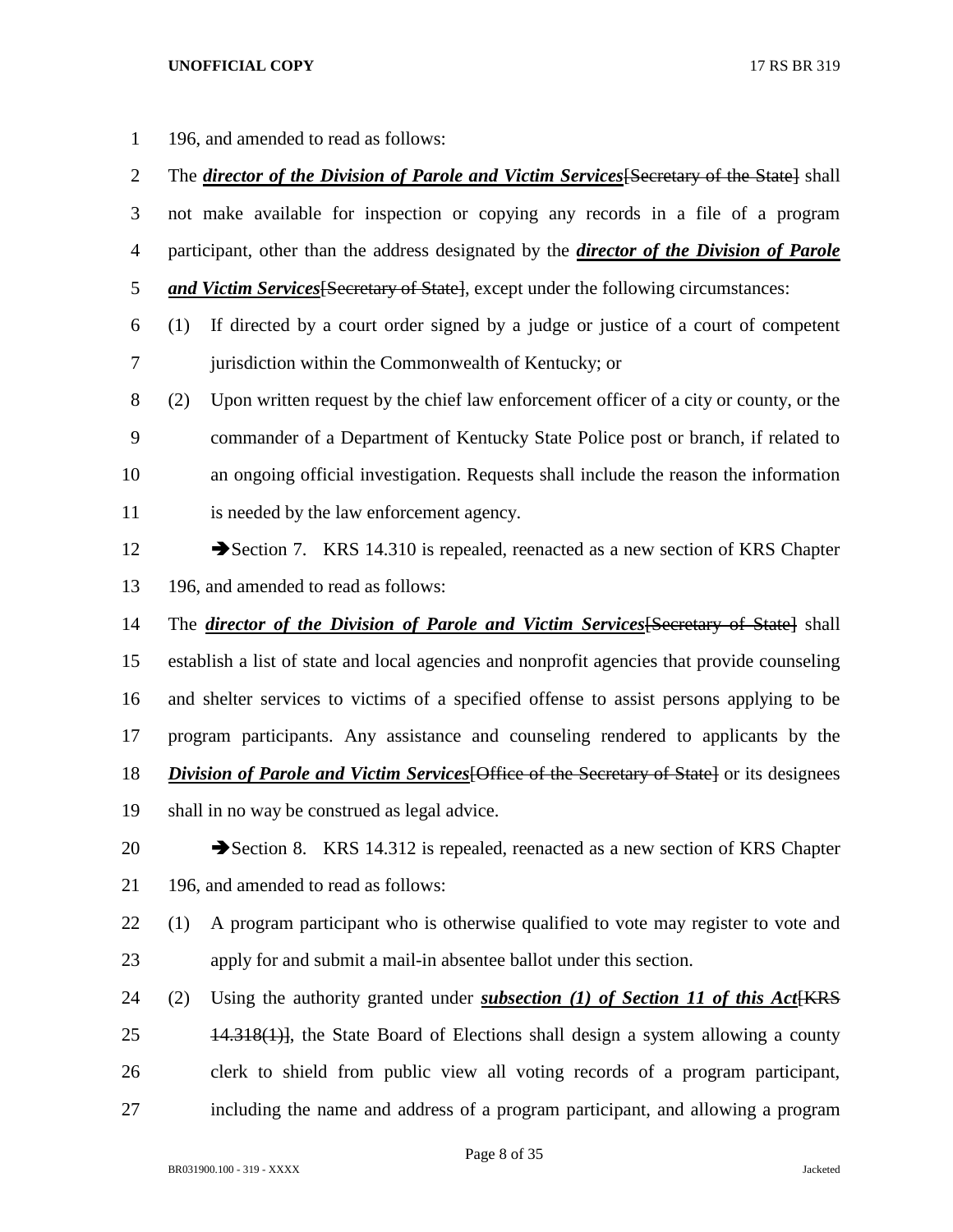participant to vote by mail-in absentee ballot. This authority may be used to modify statutory or regulatory requirements that would lead to disclosure of the program participant's name and address, but shall not include authority to waive or modify any other requirements relative to the program participant's qualifications to vote, including age and geographic residency.

 (3) The program participant may receive mail-in absentee ballots for all elections in the jurisdiction in which that individual resides in the same manner as a person requesting an absentee ballot under KRS 117.085(1)(a). The county clerk shall transmit a mail-in absentee ballot to the program participant at the address designated by the participant in his or her application.

- (4) Neither the name nor the address of a program participant shall be included in any list of registered voters available to the public, including any list inspected under KRS 116.095.
- 14 Section 9. KRS 14.314 is repealed, reenacted as a new section of KRS Chapter 196, and amended to read as follows:

 Nothing in *Sections 1 to 11 of this Act*[this chapter], nor participation in the program created in *Sections 1 to 11 of this Act*[this chapter], shall affect custody or visitation orders in effect prior to or during program participation.

19 Section 10. KRS 14.316 is repealed and reenacted as a new section of KRS Chapter 196 to read as follows:

 No actionable duty or any right of action shall accrue against the state, a county, a municipality, an agency of the state or county or municipality, or an employee of the state or county or municipality in the event of negligent disclosure of a program participant's actual address.

- 25 Section 11. KRS 14.318 is repealed, reenacted as a new section of KRS Chapter 196, and amended to read as follows:
- (1) The State Board of Elections may promulgate administrative regulations to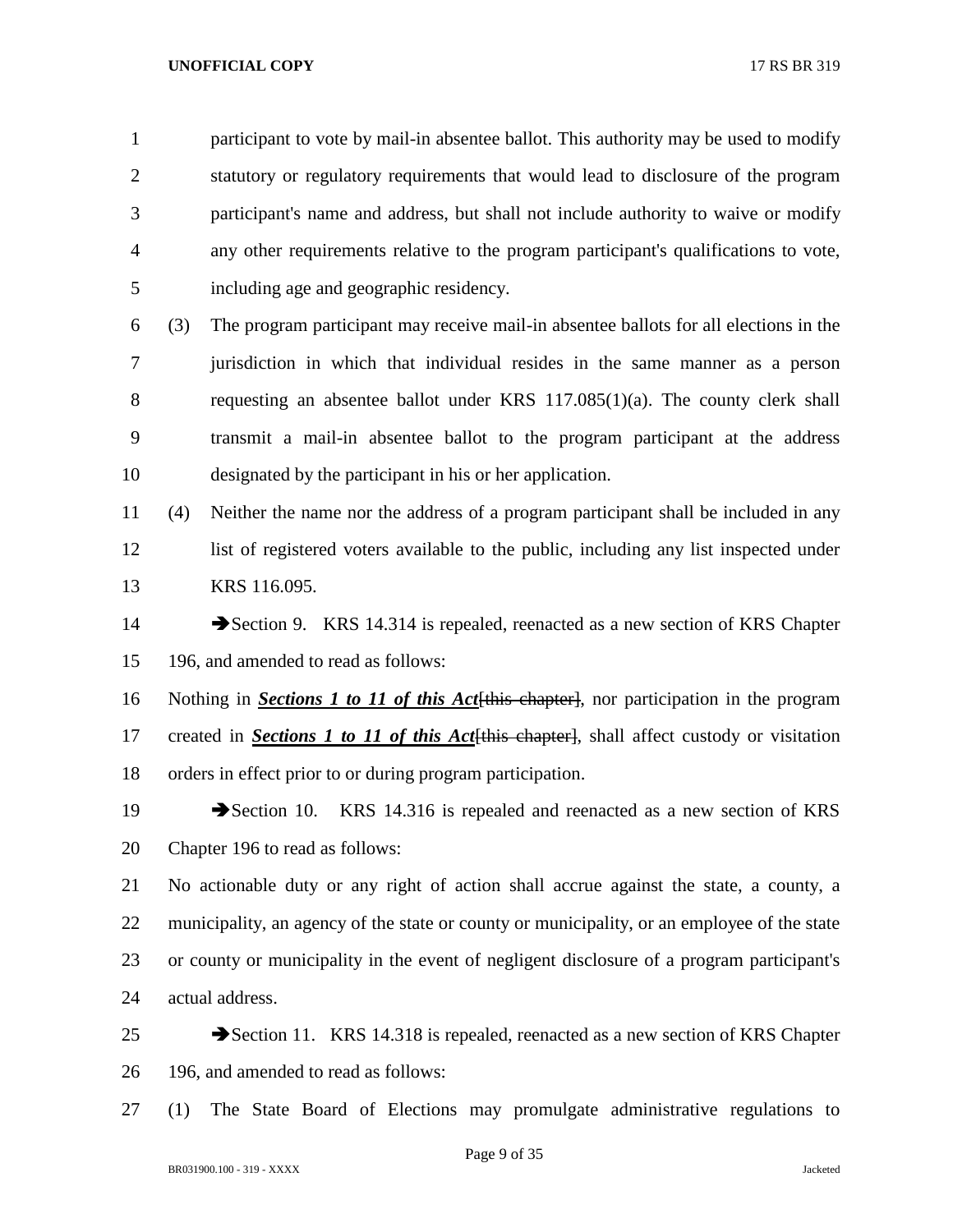| $\mathbf{1}$   |     | implement Section 8 of this Act [KRS 14.312] and 117.085.                                  |
|----------------|-----|--------------------------------------------------------------------------------------------|
| $\overline{2}$ | (2) | The <i>director of the Division of Parole and Victim Services</i> [Secretary of State] may |
| 3              |     | promulgate administrative regulations to implement Sections 1 to 7, 9, and 10 of           |
| $\overline{4}$ |     | <i>this Act</i> [KRS 14.300 to 14.310, 14.314, and 14.316].                                |
| 5              |     | Section 12. KRS 23A.208 is amended to read as follows:                                     |
| 6              | (1) | In addition to fees created by KRS 23A.205, 23A.206, and 23A.2065, an                      |
| 7              |     | administrative fee of thirty dollars (\$30) shall be added to the costs that the           |
| 8              |     | defendant is required to pay for the following crimes:                                     |
| 9              |     | A sex crime, meaning an offense described in:<br>(a)                                       |
| 10             |     | 1.<br>KRS Chapter 510;                                                                     |
| 11             |     | KRS 530.020;<br>2.                                                                         |
| 12             |     | KRS 530.064 $(1)(a)$ ;<br>3.                                                               |
| 13             |     | KRS 531.310; and<br>4.                                                                     |
| 14             |     | 5.<br>KRS 531.320;                                                                         |
| 15             |     | Stalking, meaning conduct prohibited under KRS 508.140 and 508.150; [and]<br>(b)           |
| 16             |     | Any crime, the underlying factual basis of which has been found by the<br>(c)              |
| 17             |     | court on the record to include an act of domestic violence and abuse as                    |
| 18             |     | defined in KRS 403.720; and                                                                |
| 19             |     | A criminal attempt, conspiracy, facilitation, or solicitation to commit the<br>(d)         |
| 20             |     | crimes set forth in this subsection.                                                       |
| 21             | (2) | The first one dollar and fifty cents $(\$1.50)$ of each fee collected under this section   |
| 22             |     | shall be placed into the general fund, and the remainder of the fee shall be allocated     |
| 23             |     | by the clerk of the court on a quarterly basis to the address protection program fund      |
| 24             |     | established in Section 1 of this Act [KRS 14.260] to be used solely to establish,          |
| 25             |     | operate, and maintain the confidential address protection program established in           |
| 26             |     | <b>Section 1 of this Act</b> KRS 14.260.                                                   |
| 27             | (3) | The court may waive all or any portion of the fee required by this section if the          |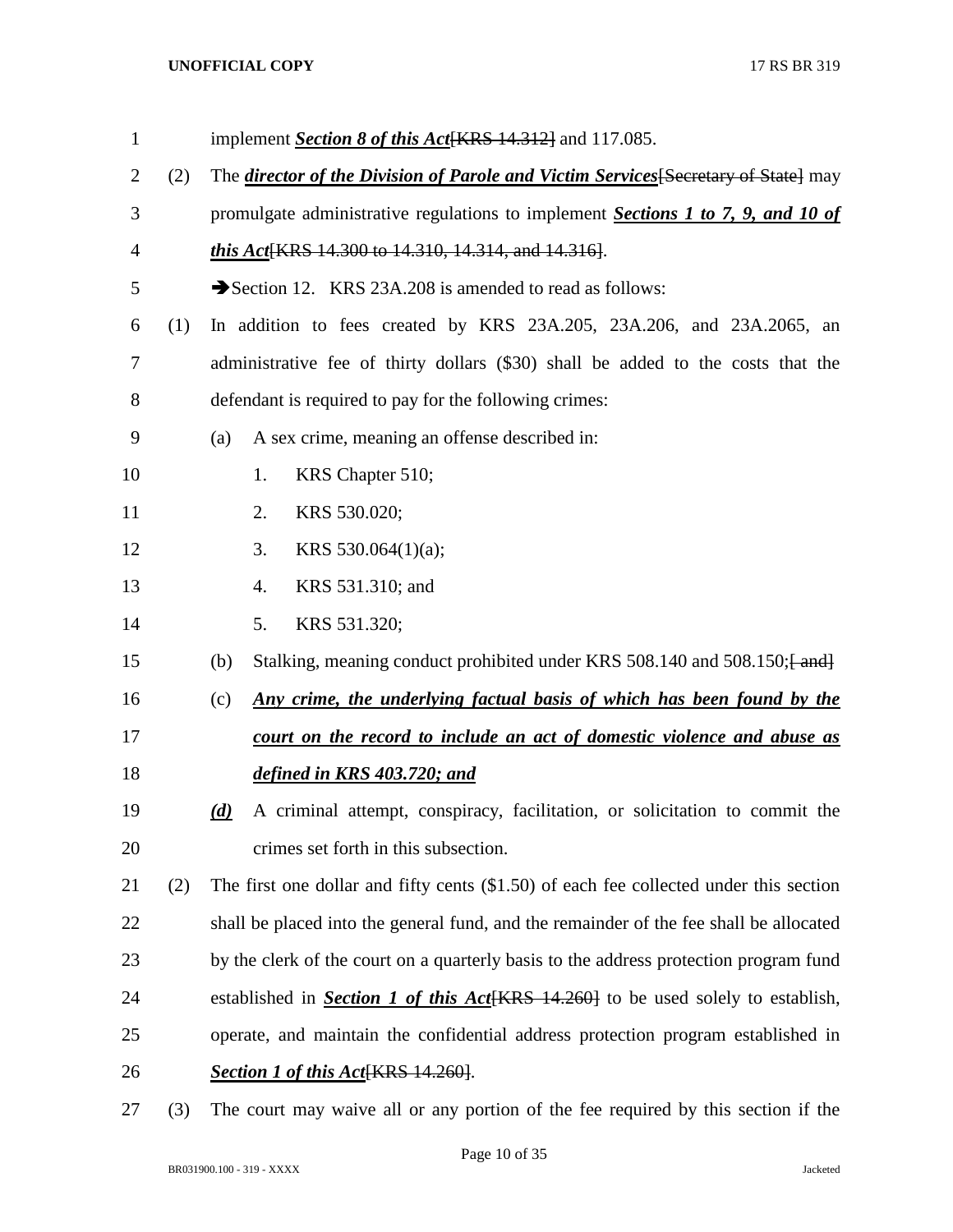| 1              |     |     | court finds that a person subject to the surcharge is indigent or financially unable to  |
|----------------|-----|-----|------------------------------------------------------------------------------------------|
| $\overline{2}$ |     |     | pay all or any portion of the surcharge. The court may waive only the portion of the     |
| 3              |     |     | surcharge that the court finds the person is financially unable to pay.                  |
| 4              |     |     | Section 13. KRS 24A.178 is amended to read as follows:                                   |
| 5              | (1) |     | In addition to fees created by KRS 24A.175, 24A.176, and 24A.1765, an                    |
| 6              |     |     | administrative fee of thirty dollars (\$30) shall be added to the costs that the         |
| 7              |     |     | defendant is required to pay for the following crimes:                                   |
| 8              |     | (a) | A sex crime, meaning an offense described in:                                            |
| 9              |     |     | 1.<br>KRS Chapter 510;                                                                   |
| 10             |     |     | KRS 530.020;<br>2.                                                                       |
| 11             |     |     | 3.<br>KRS 530.064 $(1)(a)$ ;                                                             |
| 12             |     |     | KRS 531.310; and<br>4.                                                                   |
| 13             |     |     | 5.<br>KRS 531.320;                                                                       |
| 14             |     | (b) | Stalking, meaning conduct prohibited under KRS 508.140 and 508.150; [and]                |
| 15             |     | (c) | Any crime, the underlying factual basis of which has been found by the                   |
| 16             |     |     | court on the record to include an act of domestic violence and abuse as                  |
| 17             |     |     | defined in KRS 403.720; and                                                              |
| 18             |     | (d) | A criminal attempt, conspiracy, facilitation, or solicitation to commit the              |
| 19             |     |     | crimes set forth in this subsection.                                                     |
| 20             | (2) |     | The first one dollar and fifty cents $(\$1.50)$ of each fee collected under this section |
| 21             |     |     | shall be placed into the general fund, and the remainder of the fee shall be allocated   |
| 22             |     |     | by the clerk of the court on a quarterly basis to the address protection program fund    |
| 23             |     |     | established in <b>Section 1 of this Act</b> [KRS 14.260] to be used solely to establish, |
| 24             |     |     | operate, and maintain the confidential address protection program established in         |
| 25             |     |     | Section 1 of this Act[KRS 14.260].                                                       |
| 26             | (3) |     | The court may waive all or any portion of the fee required by this section if the        |
| 27             |     |     | court finds that a person subject to the surcharge is indigent or financially unable to  |

Page 11 of 35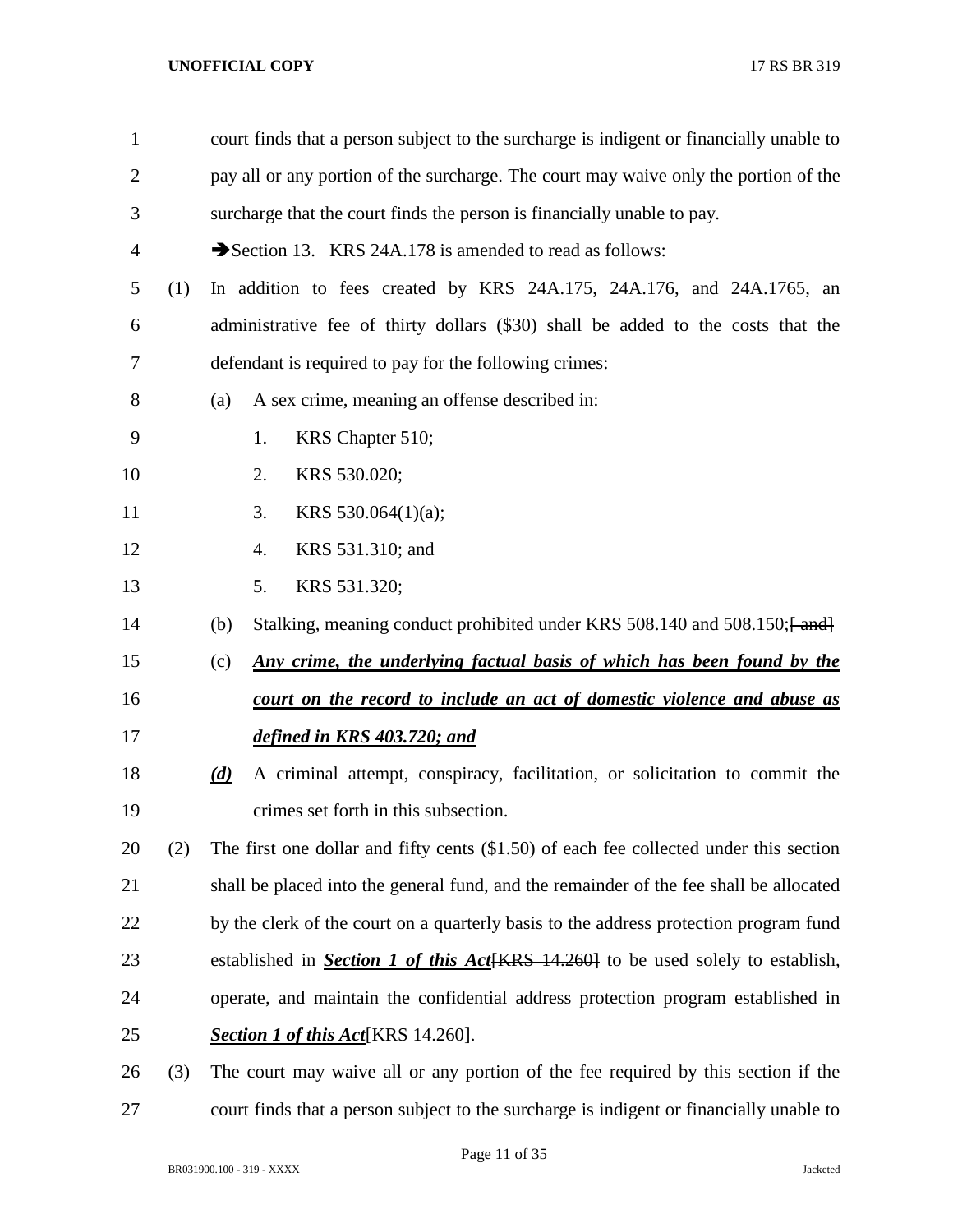| $\mathbf{1}$   |     |     | pay all or any portion of the surcharge. The court may waive only the portion of the        |
|----------------|-----|-----|---------------------------------------------------------------------------------------------|
| $\overline{2}$ |     |     | surcharge that the court finds the person is financially unable to pay.                     |
| 3              |     |     | Section 14. KRS 186.412 is amended to read as follows:                                      |
| 4              | (1) | (a) | A person who was under the age of eighteen (18) years at the time of                        |
| 5              |     |     | application for an instruction permit and is eighteen (18) years of age or older            |
| 6              |     |     | may apply for an operator's license to operate a motor vehicle, motorcycle, or              |
| 7              |     |     | moped if the person has possessed the valid instruction permit for at least one             |
| 8              |     |     | hundred eighty (180) days and has completed a driver training program under                 |
| 9              |     |     | KRS 186.410(4).                                                                             |
| 10             |     | (b) | A person who has attained the age of eighteen (18) years and is under the age               |
| 11             |     |     | of twenty-one (21) at the time of application for an instruction permit may                 |
| 12             |     |     | apply for an operator's license to operate a motor vehicle, motorcycle, or                  |
| 13             |     |     | moped if the person has possessed the valid instruction permit for at least one             |
| 14             |     |     | hundred eighty (180) days.                                                                  |
| 15             |     | (c) | A person who is at least twenty-one (21) years of age at the time of                        |
| 16             |     |     | application for an instruction permit may apply for an operator's license to                |
| 17             |     |     | operate a motor vehicle, motorcycle, or moped if the person has possessed the               |
| 18             |     |     | valid instruction permit for at least thirty (30) days.                                     |
| 19             | (2) |     | Except as provided in subsection (4) of this section, a person shall apply for an           |
| 20             |     |     | operator's license in the office of the circuit clerk of the county where the person        |
| 21             |     |     | lives. Except as provided in subsection $(8)(b)$ and $(c)$ of this section, the application |
| 22             |     |     | form shall require the person's:                                                            |
| 23             |     | (a) | Full legal name and signature;                                                              |
| 24             |     | (b) | Date of birth;                                                                              |
| 25             |     | (c) | Social Security number, federal tax identification number, a letter from the                |
| 26             |     |     | Social Security Administration declining to issue a Social Security number, or              |
| 27             |     |     | a notarized affidavit from the applicant to the Transportation Cabinet swearing             |

Page 12 of 35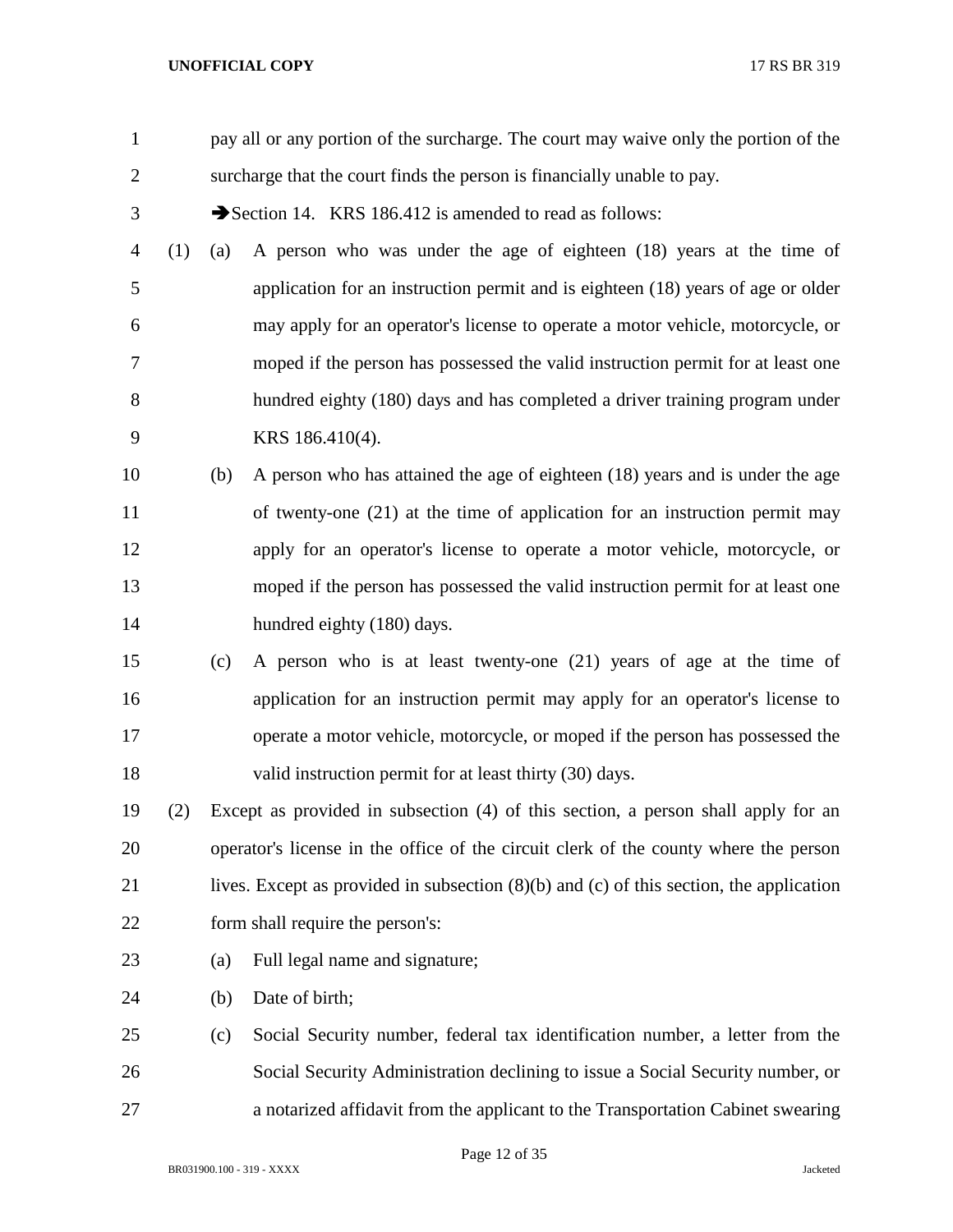| 1              |     |     | that the person either does not have a Social Security number, or refuses to        |
|----------------|-----|-----|-------------------------------------------------------------------------------------|
| $\overline{2}$ |     |     | divulge his or her Social Security number, based upon religious convictions;        |
| 3              |     | (d) | Sex;                                                                                |
| 4              |     | (e) | Present Kentucky resident address, exclusive of a post office box address           |
| 5              |     |     | alone, unless the person is a participant in the confidential address               |
| 6              |     |     | protection program established in Sections 1 to 11 of this Act. If the person       |
| 7              |     |     | is a participant in the confidential address program, the circuit clerk shall       |
| 8              |     |     | accept the verified substitute address information issued pursuant to Section       |
| 9              |     |     | <u>I of this Act by the agency operating the confidential address program for</u>   |
| 10             |     |     | <i>the purposes of this section;</i>                                                |
| 11             |     | (f) | Other information necessary to permit the application of United States citizens     |
| 12             |     |     | to also serve as an application for voter registration;                             |
| 13             |     | (g) | A brief physical description of the applicant;                                      |
| 14             |     | (h) | A statement if the person has previously been licensed as an operator in            |
| 15             |     |     | another state;                                                                      |
| 16             |     | (i) | Proof of the person's Kentucky residency, including but not limited to a deed       |
| 17             |     |     | or property tax bill, utility agreement or utility bill, or rental housing          |
| 18             |     |     | agreement. If the person is a participant in the confidential address               |
| 19             |     |     | protection program established in Sections 1 to 11 of this Act, then the            |
| 20             |     |     | circuit clerk shall accept a verified substitute address issued pursuant to         |
| 21             |     |     | <b>Section 1 of this Act by the confidential address protection program</b> ; and   |
| 22             |     | (j) | Other information the cabinet may require by administrative regulation              |
| 23             |     |     | promulgated under KRS Chapter 13A.                                                  |
| 24             | (3) |     | A permanent resident shall present one (1) of the following documents issued by the |
| 25             |     |     | United States Department of Homeland Security, United States Bureau of              |
| 26             |     |     | Citizenship and Immigration Services:                                               |
| 27             |     | (a) | An I-551 card with a photograph of the applicant; or                                |

Page 13 of 35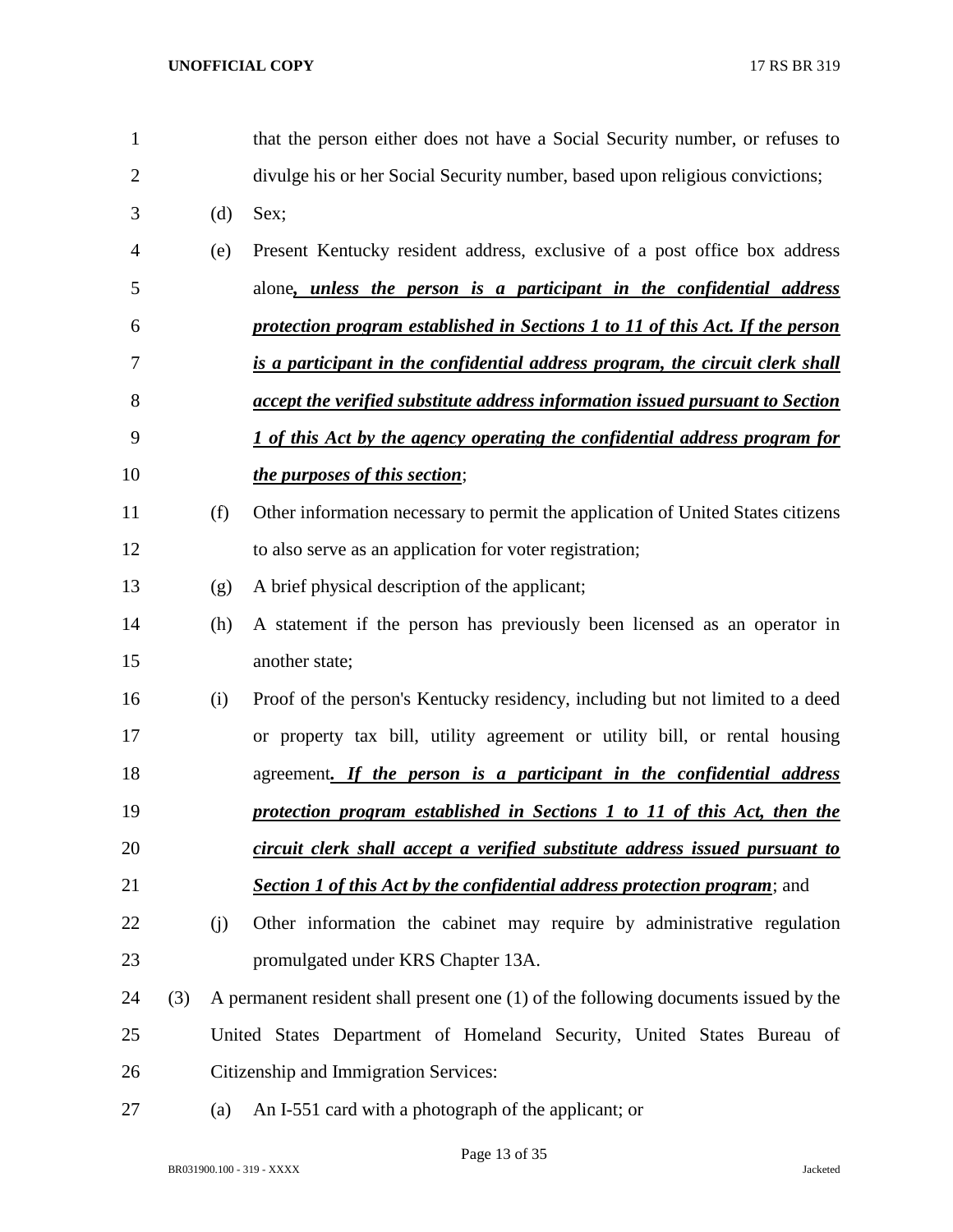(b) A form with the photograph of the applicant or a passport with a photograph of the applicant on which the United States Department of Homeland Security, United States Bureau of Citizenship and Immigration Services has stamped the following: "Processed for I-551. Temporary evidence of lawful admission for permanent residence. Valid until -----. Employment authorized." (4) If the person is not a United States citizen and has not been granted status as a permanent resident of the United States, the person's application for an original operator's license shall be submitted to either the Transportation Cabinet in Frankfort or a Transportation Cabinet field office.

 (a) The application form shall be accompanied by the person's documentation 11 issued by the United States Department of Homeland Security, United States Bureau of Citizenship and Immigration Services, authorizing the person to be in the United States and, if applicable, the person's international driving permit. The application form of a special status individual with a K-1 status shall be accompanied by an original or certified copy of the person's completed marriage license signed by the official who presided over the marriage ceremony and two (2) witnesses. The application form of a special status individual with a K-1 status shall also include the person's petition to enter the United States for the purpose of marriage that contains the name of the prospective spouse. If the name of the prospective spouse on the petition does not match the name of the spouse on the marriage license, the Transportation Cabinet shall not be required to issue an operator's license.

 (b) The Transportation Cabinet shall, within fifteen (15) days of receipt of the application, review the person's documentation and determine if the person will be issued a Kentucky operator's license. If the review of an application will take longer than fifteen (15) days, the cabinet shall continue the review, but the cabinet shall be required to make a determination in all cases within

Page 14 of 35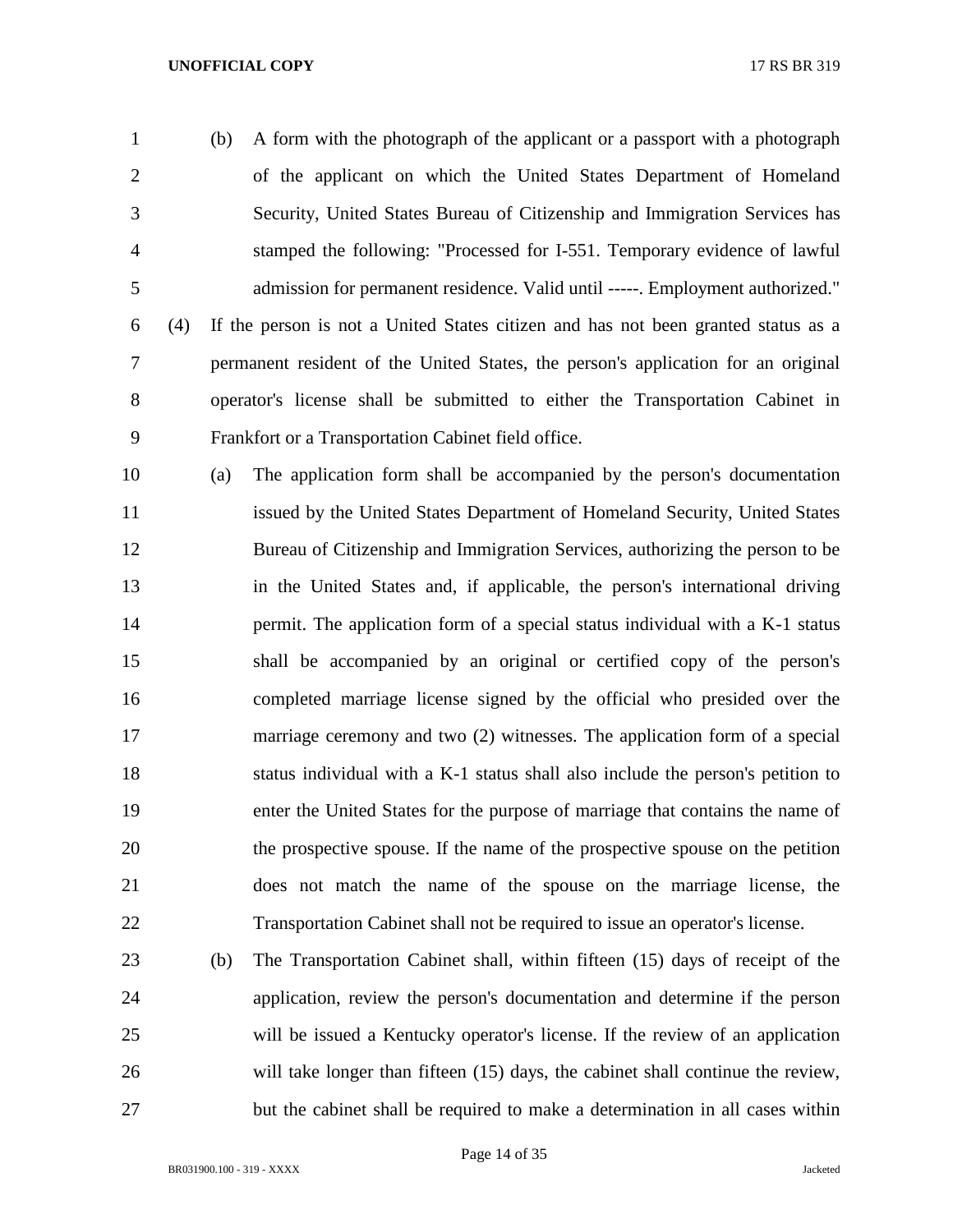1 thirty (30) days of receipt of the application.

 (c) If the cabinet determines the person may be issued an operator's license, the cabinet shall issue the person an official form that the person shall take to the office of the circuit clerk of the county where the person resides. The circuit clerk shall review the person's documentation and the official form issued by the Transportation Cabinet. If the documentation is verified as accurate, and if the person successfully completes the examinations required under KRS 186.480, the circuit clerk shall issue the person a Kentucky operator's license.

 (d) Except as provided in paragraphs (e) and (f) of this subsection, a person who is not a United States citizen and who has not been granted status as a permanent resident of the United States shall apply to renew an operator's license, or obtain a duplicate operator's license, in the office of the circuit clerk in the county in which the person resides.

- (e) If a person is renewing an operator's license or is applying for a duplicate license after July 15, 2002, and the person's documentation issued by the United States Department of Homeland Security, United States Bureau of Citizenship and Immigration Services, has not been reviewed by the either the Transportation Cabinet in Frankfort or a Transportation Cabinet field office under the provisions of this subsection, the person shall be required to apply for the renewal or duplicate with either the Transportation Cabinet in Frankfort or a Transportation Cabinet field office.
- (f) If a person has any type of change in the person's immigration status, the person shall apply to renew an operator's license with either the Transportation Cabinet in Frankfort or a Transportation Cabinet field office.
- *(g) If the person is a participant in the confidential address protection program established in Section 1 of this Act, then the circuit clerk shall accept a*
- *verified substitute address issued pursuant to Section 1 of this Act by the*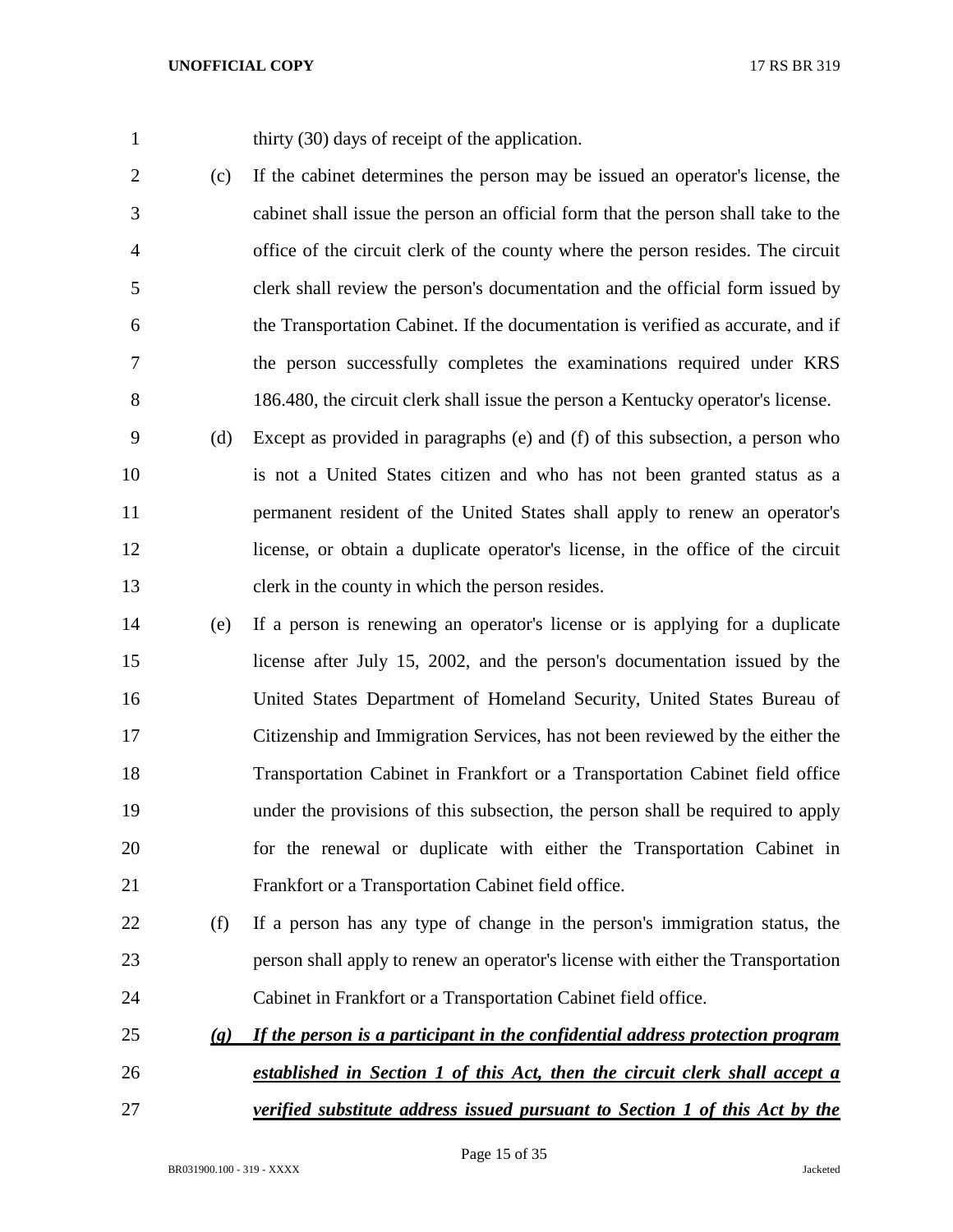# *confidential address protection program.*

 (5) The circuit clerk shall issue an operator's license bearing a color photograph of the applicant and other information the cabinet may deem appropriate. The photograph shall be taken by the circuit clerk so that one (1) exposure will photograph the applicant and the application simultaneously. When taking the photograph, the applicant shall be prohibited from wearing sunglasses or any other attire that obscures any features of the applicant's face as determined by the clerk. The clerk shall require an applicant to remove sunglasses or other obscuring attire before taking the photograph required by this subsection. Any person who refuses to remove sunglasses or other attire prohibited by this section as directed by the clerk shall be prohibited from receiving an operator's license. The operator's license issued by the cabinet shall not contain the applicant's Social Security number. The cabinet shall promulgate administrative regulations pursuant to KRS Chapter 13A that develop a numbering system that uses an identification system other than Social Security numbers. If an applicant does not have a Social Security number, or the applicant has submitted a notarized affidavit refusing to divulge his or her Social Security number based upon religious convictions, the Transportation Cabinet shall assign the applicant a unique identifying number. The license shall also designate by color coding and use the phrase "under 21" if the licensee is under the age of twenty-one (21); "CDL" if the license is issued pursuant to KRS Chapter 281A; or "under 21 CDL" if the licensee holds a commercial driver's license issued pursuant to KRS Chapter 281A and is under the age of twenty-one (21). *The cabinet shall allow a participant in the confidential address protection program established in Section 1 of this Act to submit his or her verified substitute address as the address to be used on his or her operator's license for the purposes of this subsection.* (6) Every applicant shall make oath to the circuit clerk as to the truthfulness of the

statements contained in the form.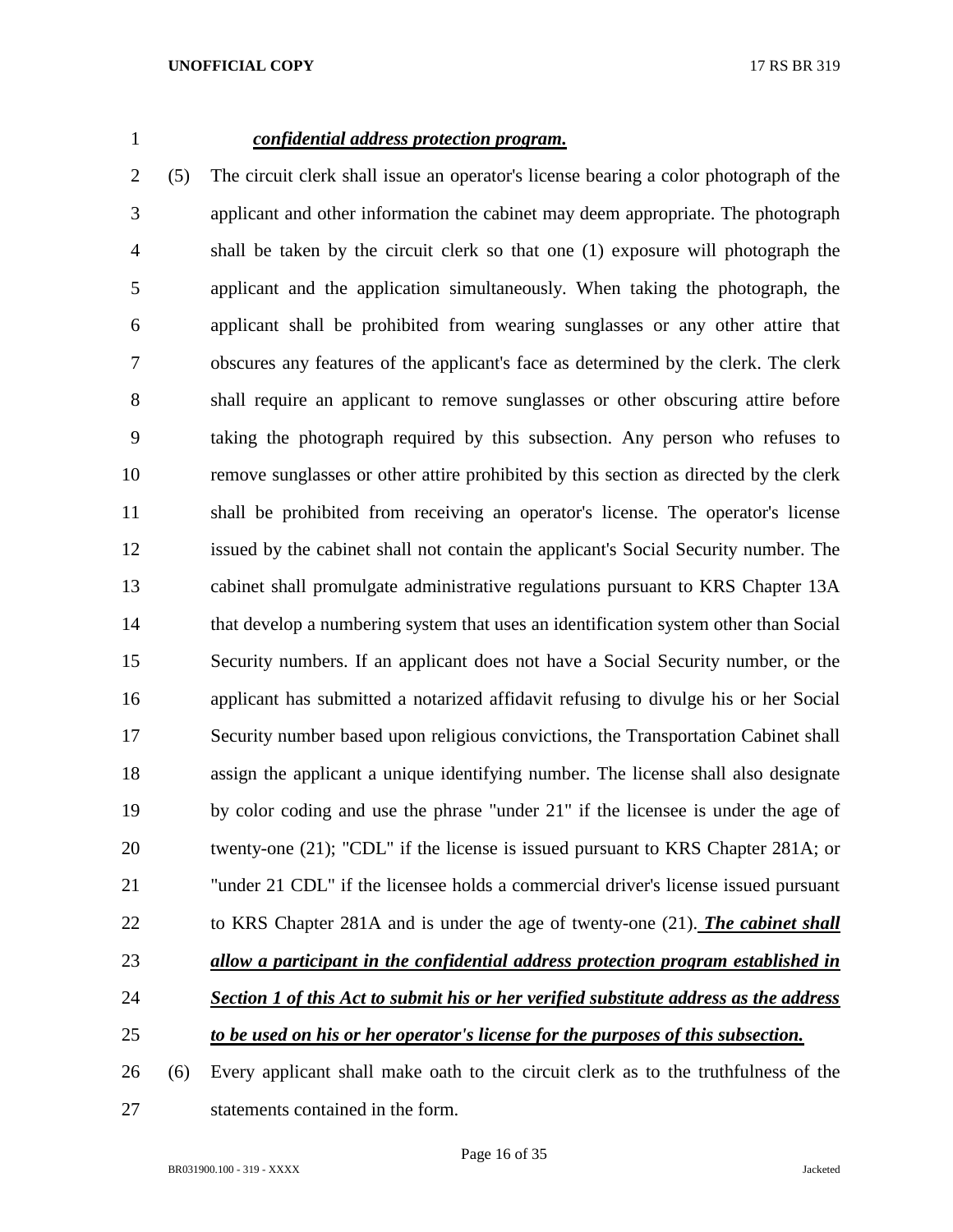(7) (a) Except as provided in subsection (8) of this section, the circuit clerk shall issue a color photo personal identification card to any person who is a Kentucky resident and who resides in the county who complies with the provisions of this section and who applies in person in the office of the circuit clerk. An application for a personal identification card shall be accompanied by the same information as is required for an operator's license under subsection (2) of this section, except if a person does not have a fixed, permanent address, the person may use as proof of residency a signed letter from a homeless shelter, health care facility, or social service agency currently providing the person treatment or services and attesting that the person is a 11 resident of Kentucky.

- (b) It shall be permissible for the application form for a personal identification card to include as a person's most current resident address a mailing address, post office box, *verified substitute address issued by the confidential address protection program established in Section 1 of this Act,* or an address provided on a voter registration card.
- (c) Every applicant for a personal identification card shall make an oath to the circuit clerk as to the truthfulness of the statements contained on the application form. If the applicant is not the legal owner or possessor of the 20 address provided on the application form, the applicant shall swear that he or she has permission from the legal owner, authorized agent for the legal owner or possessor to use the address for purposes of obtaining the personal identification card. The personal identification card shall designate by color coding and by use of the phrase "under 21" if the applicant is under the age of 25 twenty-one (21).
- (d) A personal identification card shall be valid for a period of four (4) years from the date of issuance, except that if the personal identification card is issued to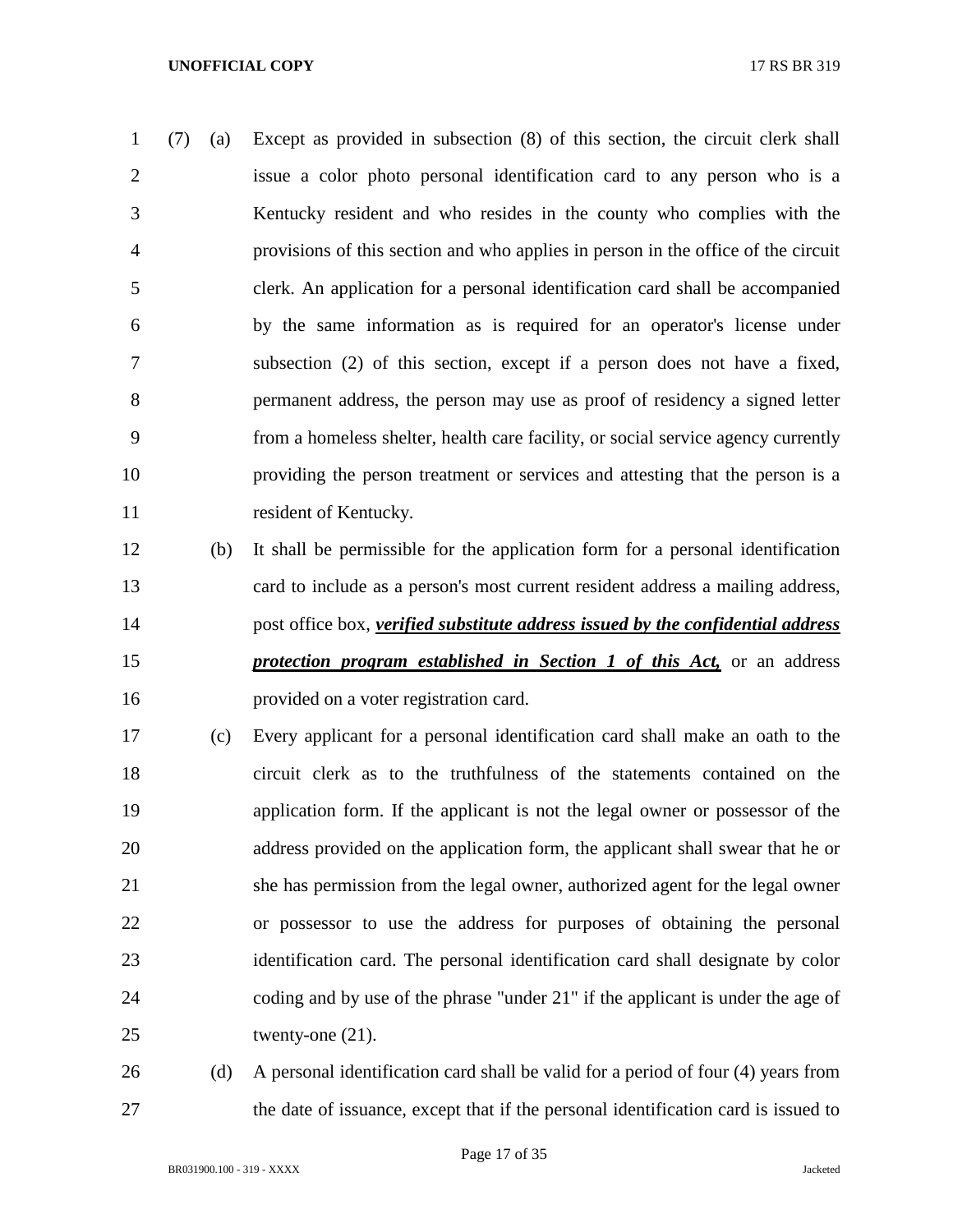a person who does not have a fixed, permanent address, then the personal identification card shall be valid for one (1) year from the date of issuance. Except as provided in this subsection, an initial or renewal personal identification card issued to a person who is not a United States citizen and who has not been granted status as a permanent resident of the United States and who is not a special status individual, but who is a Kentucky resident, shall be valid for a period equal to the length of time the person's documentation from the United States Department of Homeland Security, United States Bureau of Citizenship and Immigration Services is issued, or four (4) years, whichever time period is shorter. An initial or renewal personal 11 identification card shall be valid for a period of two (2) years if the person is not a special status individual and the person's documentation issued by the United States Department of Justice, Immigration and Naturalization Service, is issued for an indefinite period of time and does not have an expiration date. The fee shall be the same as for a regular personal identification card.

 (e) A personal identification card may be suspended or revoked if the person who was issued the card presents false or misleading information to the cabinet when applying for the card.

 (8) (a) A person may be issued a personal identification card if the person currently holds a valid Kentucky instruction permit or operator's license. If a person's instruction permit or operator's license has been suspended or revoked, the person may be issued a temporary personal identification card. A temporary personal identification shall be renewed annually and may be surrendered when the person applies to have his or her instruction permit or operator's license reinstated.

 (b) Upon receipt of proper documentation provided by the Department of Corrections, the circuit clerk of the county in which a released felony offender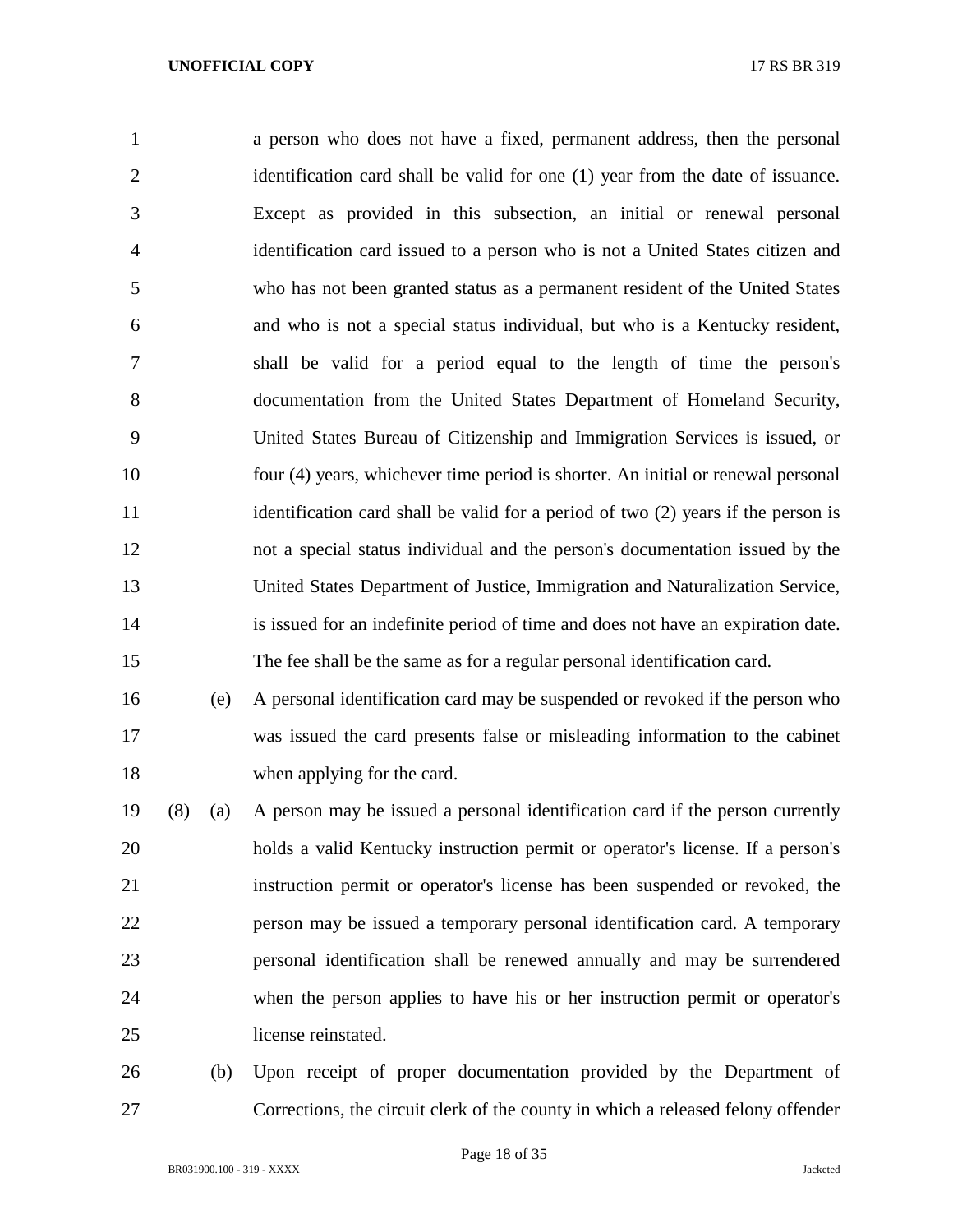| $\mathbf{1}$   |     | resides shall issue to any felony offender, if the felony offender is eligible,     |
|----------------|-----|-------------------------------------------------------------------------------------|
| $\overline{2}$ |     | released from the Department of Corrections on home incarceration, parole,          |
| 3              |     | completed service of sentence, shock probation, or pardon, a personal               |
| $\overline{4}$ |     | identification card or, if the felony offender is eligible, an operator's license.  |
| 5              |     | Proper documentation under this paragraph shall consist of:                         |
| 6              |     | The offender's certificate of birth, except for offenders born outside this<br>1.   |
| 7              |     | state;                                                                              |
| 8              |     | A copy of the offender's resident record card and parole certificate or<br>2.       |
| 9              |     | notice of discharge;                                                                |
| 10             |     | A photograph of the offender, printed on plastic card or paper; and<br>3.           |
| 11             |     | A release letter that shall contain the offender's:<br>4.                           |
| 12             |     | Full legal name, subject to the information available to the<br>a.                  |
| 13             |     | Department of Corrections;                                                          |
| 14             |     | Discharge/release date;<br>$\mathbf b$ .                                            |
| 15             |     | Signature;<br>$\mathbf{c}$ .                                                        |
| 16             |     | Social Security number;<br>d.                                                       |
| 17             |     | Date of birth;<br>e.                                                                |
| 18             |     | f.<br>Present Kentucky address where he or she resides; and                         |
| 19             |     | Physical description.<br>g.                                                         |
| 20             |     | The offender shall present this documentation to the circuit clerk within thirty    |
| 21             |     | (30) calendar days from the date of the release letter and shall be responsible     |
| 22             |     | for paying the fee for the personal identification card or operator's license       |
| 23             |     | pursuant to KRS 186.531. The provisions of this paragraph shall apply only to       |
| 24             |     | persons released on or after July 15, 2010.                                         |
| 25             | (c) | Upon receipt of proper documentation provided by the Department of                  |
| 26             |     | Corrections, the circuit clerk of the county in which a felony offender resides     |
| 27             |     | shall issue to any felony offender, if the felony offender is eligible, probated or |

Page 19 of 35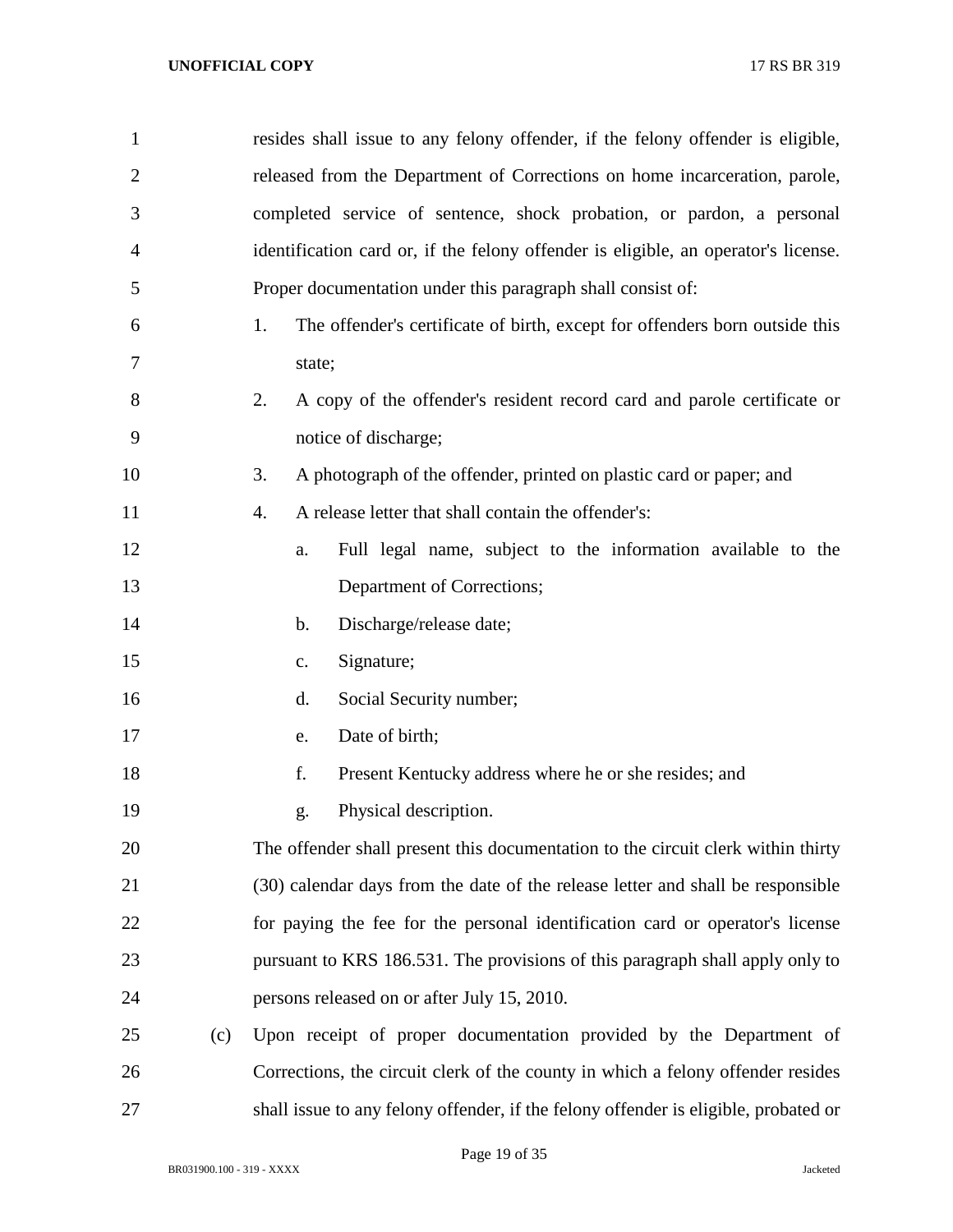| $\mathbf{1}$   |     | conditionally discharged by the court and under the supervision of the                  |
|----------------|-----|-----------------------------------------------------------------------------------------|
| $\overline{2}$ |     | Division of Probation and Parole, a personal identification card or, if the             |
| 3              |     | felony offender is eligible, an operator's license. Proper documentation under          |
| $\overline{4}$ |     | this paragraph shall consist of:                                                        |
| 5              |     | 1.<br>The offender's certificate of birth, except for offenders born outside this       |
| 6              |     | state;                                                                                  |
| 7              |     | 2.<br>The offender's sentencing order;                                                  |
| 8              |     | 3.<br>A photograph of the offender, printed on plastic card or paper; and               |
| 9              |     | A notarized release letter, signed by the supervising officer verifying the<br>4.       |
| 10             |     | offender's status on supervision, that shall contain the offender's:                    |
| 11             |     | Full legal name, subject to the information available to the<br>a.                      |
| 12             |     | Division of Probation and Parole;                                                       |
| 13             |     | Signature;<br>$\mathbf b$ .                                                             |
| 14             |     | Social Security number;<br>c.                                                           |
| 15             |     | Date of birth;<br>d.                                                                    |
| 16             |     | Present Kentucky address where he or she resides; and<br>e.                             |
| 17             |     | f.<br>Physical description.                                                             |
| 18             |     | The offender shall present this documentation to the circuit clerk within thirty        |
| 19             |     | (30) calendar days from the date of the notarized release letter. The offender          |
| 20             |     | shall be responsible for paying the fee for the personal identification card or         |
| 21             |     | operator's license pursuant to KRS 186.531. The provisions of this paragraph            |
| 22             |     | shall apply only to persons released on or after July 15, 2010.                         |
| 23             | (9) | The Transportation Cabinet shall implement a voluntary statewide child                  |
| 24             |     | identification program. The program shall issue a color photo personal                  |
| 25             |     | identification card to a child two (2) to fifteen (15) years of age. Application for a  |
| 26             |     | child identification card shall be accompanied by a Social Security card and a birth    |
| 27             |     | certificate for the child or other proof of the child's date of birth as provided under |

Page 20 of 35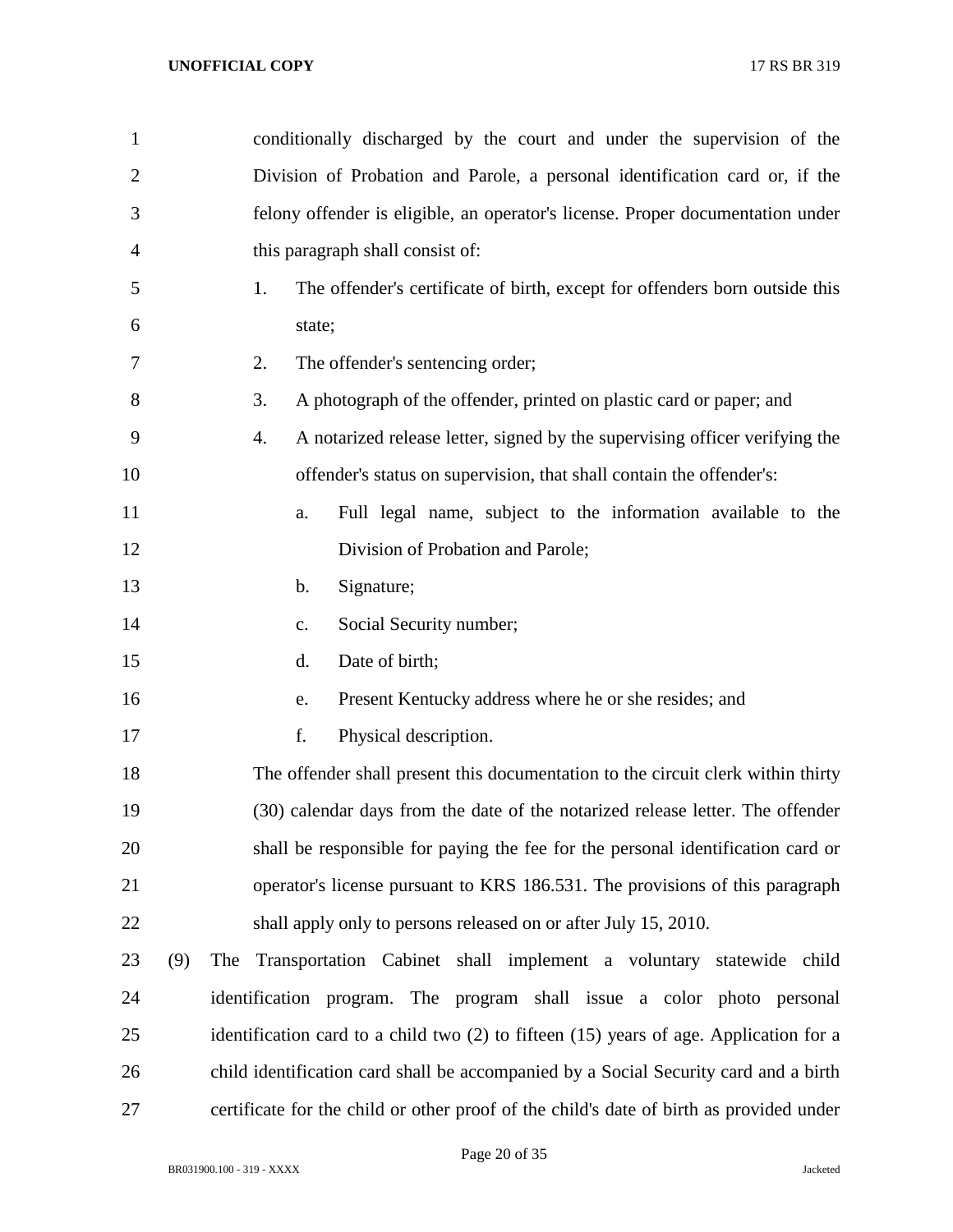subsection (2) of this section. The card shall contain the child's name and the toll- free number of the Kentucky Missing Persons Clearinghouse, Department of Kentucky State Police. The card shall not contain the child's Social Security number. The cabinet shall set a four dollar (\$4) fee for the child identification card. Two dollars (\$2) of the fee shall be used to cover the cabinet's cost for equipment and supplies. Two dollars (\$2) of the fee shall be an administrative fee of the circuit clerk for issuing the card which shall be deposited by the Administrative Office of the Courts into a trust and agency account for the circuit clerks and used for the purposes of hiring additional deputy clerks and providing salary adjustments to deputy clerks. The card shall expire every four (4) years on the child's birthday. Within the time period that the child identification card is valid, the card may be updated with a new photograph and information. The fee for an updated card shall be four dollars (\$4), with two dollars (\$2) of the fee going to the cabinet and two dollars (\$2) going to the Administrative Office of the Courts in the same manner as the fee for an initial card as described in this subsection. The descriptive data and a photo image of the child shall be stored in the Kentucky Driver's License Information System and may be retrieved and used by public agencies subject to the provisions of the Driver Privacy Protection Act, 18 U.S.C. sec. 2721, and may also be used by the Kentucky Missing Persons Clearinghouse.

 (10) If a citizen of the Commonwealth currently serving in the United States military is stationed or assigned to a base or other location outside the boundaries of the Commonwealth, the citizen may renew a Class D operator's license issued under this section by mail. If the citizen was issued an "under 21" operator's license, upon the date of his or her twenty-first birthday, the "under 21" operator's license may be renewed for an operator's license that no longer contains the outdated reference to being "under 21."

(11) A citizen of the Commonwealth renewing an operator's license by mail under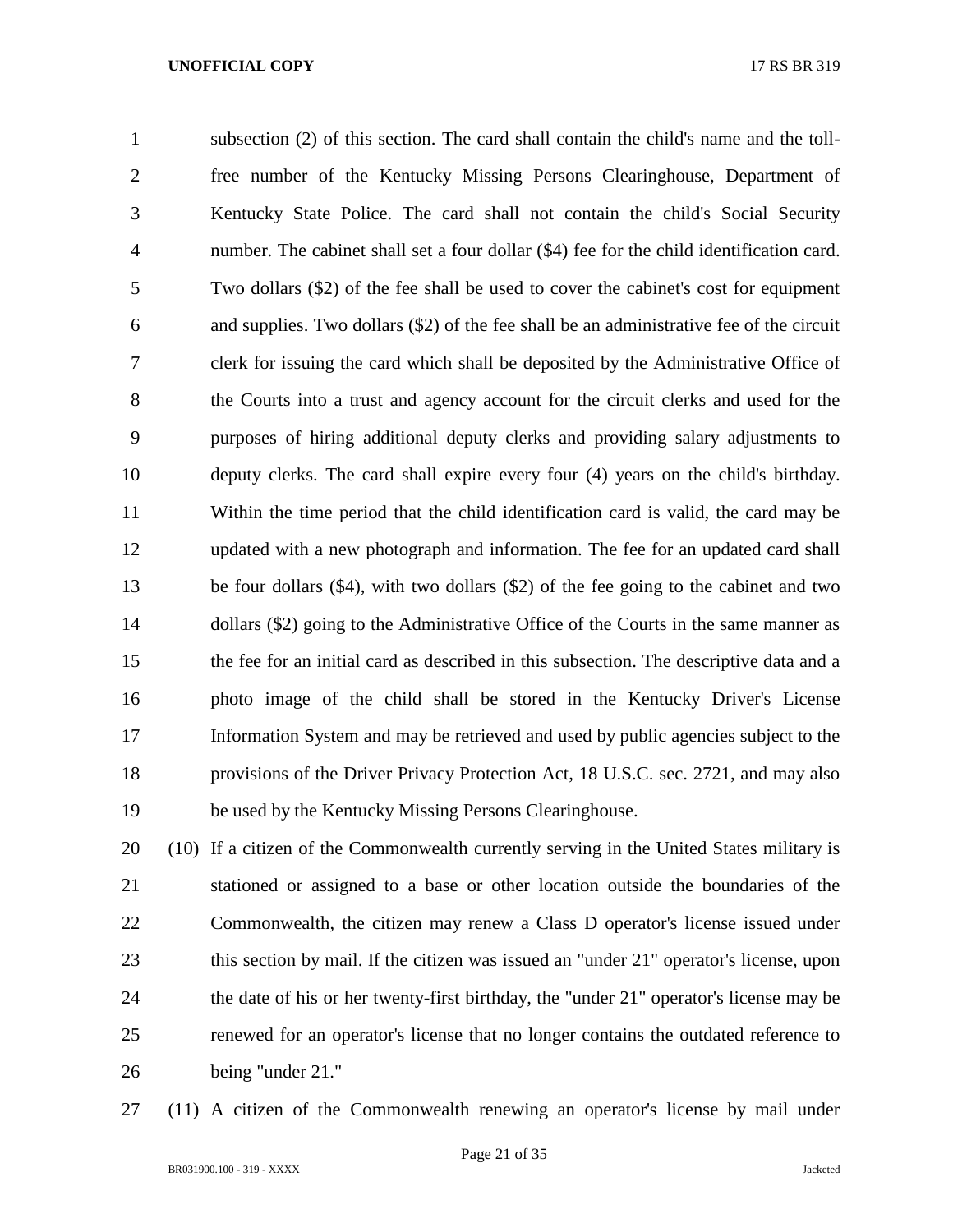subsection (10) of this section may have a personal designee apply to the circuit clerk on behalf of the citizen to renew the citizen's operator's license. An operator's license being renewed by mail under subsection (10) of this section shall be issued a license without a photograph. The license shall show in the space provided for the photograph the legend "valid without photo and signature."

- (12) (a) If a citizen of the Commonwealth has been serving in the United States military stationed or assigned to a base or other location outside the boundaries of the Commonwealth and has allowed his or her operator's license to expire, he or she shall, within ninety (90) days of returning to the Commonwealth, be permitted to renew his or her license without having to 11 take a written test or road test.
- (b) A citizen who meets the criteria in paragraph (a) of this subsection shall not be convicted or cited for driving on an expired license prior to license renewal 14 during the ninety (90) days after the person's return to the Commonwealth if the person can provide proof of his or her out-of-state service and dates of assignment.
- (c) A citizen who meets the criteria in paragraph (a) of this subsection and who does not renew his or her license within ninety (90) days of returning to the Commonwealth shall be required to comply with the provisions of this chapter governing renewal of a license that has expired.
- (d) If a citizen of the Commonwealth has been issued an "under 21" or "under 21 CDL" operator's license and the person is unable to renew the license on the 23 date of his twenty-first birthday, the "under 21" or "under 21 CDL" operator's license shall be valid for ninety (90) days beyond the date of the person's twenty-first birthday.
- (13) The cabinet shall provide on each license to operate motor vehicles, motorcycles, and mopeds a space for the licensed driver's: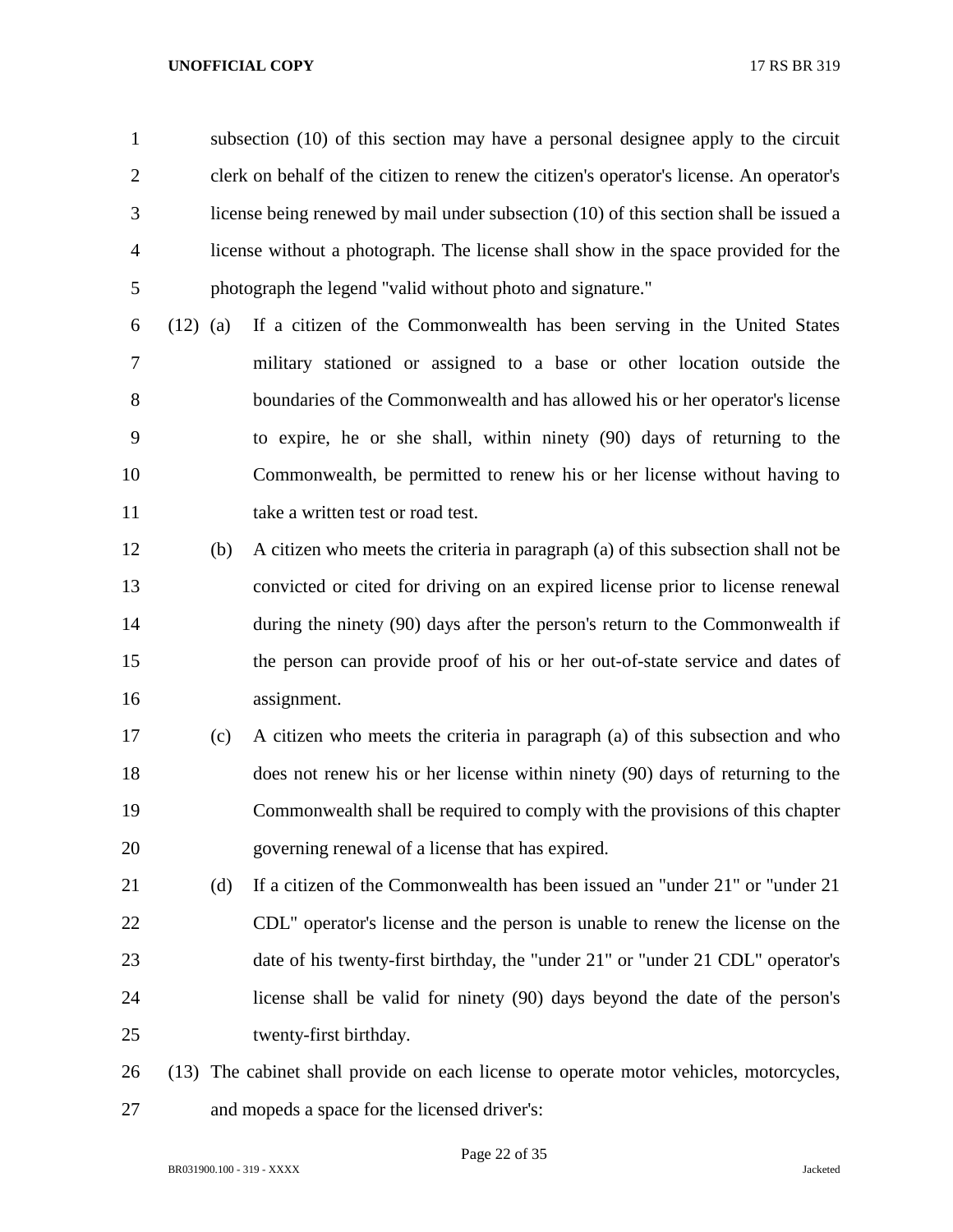| $\mathbf{1}$   | (a) | Blood type;                                                                                |
|----------------|-----|--------------------------------------------------------------------------------------------|
| $\overline{2}$ | (b) | Medical insignia if the person provides evidence that a medical identification             |
| 3              |     | bracelet noting specific physical ailments or a drug allergy is being worn or              |
| $\overline{4}$ |     | other proof as may be required by the cabinet; and                                         |
| 5              | (c) | A statement whereby the owner of the license may certify in the presence of                |
| 6              |     | two (2) witnesses his willingness to make an anatomical gift under KRS                     |
| 7              |     | 311.1917.                                                                                  |
| 8              |     | (14) If the motor vehicle operator denotes a physical ailment or drug allergy on the       |
| 9              |     | operator's license, he may apply for and shall receive, for a fee of two dollars (\$2)     |
| 10             |     | paid to the circuit clerk, two (2) medical insignia decals that may be affixed to the      |
| 11             |     | driver's side of the front windshield of a motor vehicle and to the driver's side of the   |
| 12             |     | rear window of a motor vehicle.                                                            |
| 13             |     | (15) An operator's license pursuant to this section shall be designated a Class D license. |
| 14             |     | $(16)$ A person shall not have more than one $(1)$ license.                                |
| 15             |     | (17) Upon marriage, a woman applying for an operator's license or a color photo            |
| 16             |     | personal identification card shall provide the circuit clerk with her marriage license     |
| 17             |     | and complete an affidavit form provided by the circuit court clerk. She shall have         |
| 18             |     | the following choices in regard to her full legal name as required in subsections (2)      |
| 19             |     | and (7) of this section:                                                                   |
| 20             | (a) | Use her husband's last name;                                                               |
| 21             | (b) | Retain her maiden name;                                                                    |
| 22             | (c) | Use her maiden name hyphenated with her husband's last name;                               |
| 23             | (d) | Use her maiden name as a middle name and her husband's last name as her                    |
| 24             |     | last name; or                                                                              |
| 25             | (e) | In the case of a previous marriage, retain that husband's last name.                       |
| 26             |     | (18) Upon issuing an operator's license or personal identification card, the clerk shall   |
| 27             |     | draw the recipient's attention to the location on the license relating to anatomical       |

Page 23 of 35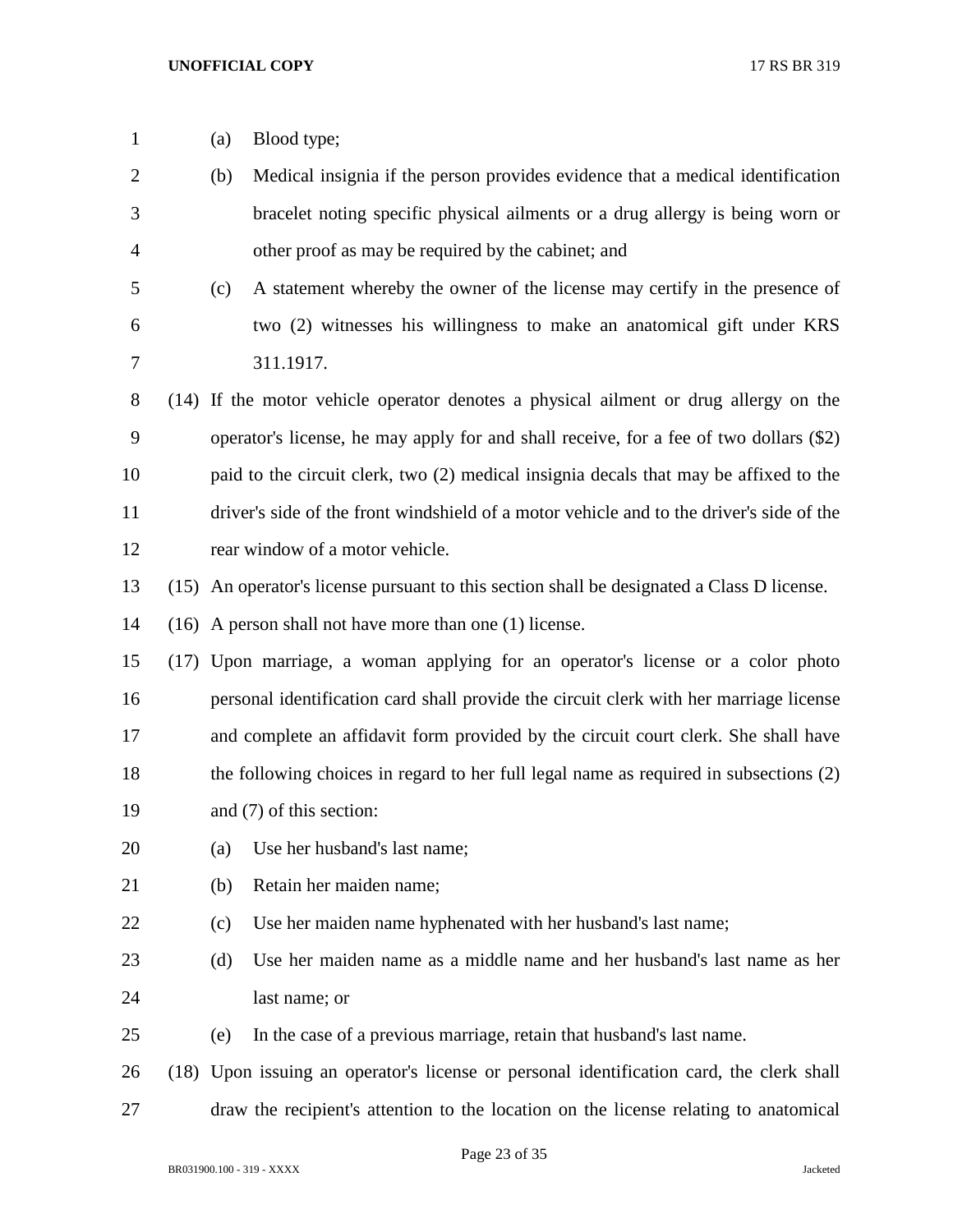gifts under subsection (13)(c) of this section and offer to allow personnel in the clerk's office to serve as the witnesses to the recipient's certification of willingness to make an anatomical gift if the recipient is the person to whom the license is issued.

 (19) Any person who served in the active Armed Forces of the United States, including the Coast Guard of the United States, and was released, separated, discharged, or retired therefrom under conditions other than dishonorable, may, at the time of initial application or application for renewal or duplicate, request that an operator's license or a personal identification card issued under this section bear the word "veteran" on the face or the back of the license or personal identification card. The designation shall be in a style and format considered appropriate by the Transportation Cabinet. Prior to obtaining a designation requested under this subsection, the applicant shall present the circuit clerk with an original or copy of his or her DD-214 or DD-2 form as proof of veteran status. The circuit clerk shall not be liable for fraudulent or misread DD-214 or DD-2 forms presented.

16 Section 15. KRS 209A.030 is amended to read as follows:

 (1) The secretary may promulgate administrative regulations in accordance with KRS Chapter 13A to effect the purposes of this chapter. The secretary may offer or cause to be offered protective services for safeguarding the welfare of an adult who has experienced abuse or neglect inflicted or caused by a spouse. While the cabinet shall continue to have primary responsibility for investigation and the provision of protective services under this chapter, nothing in this chapter shall restrict the powers of another authorized agency to act under its statutory authority.

 (2) Any person, including but not limited to physician, law enforcement officer, nurse, social worker, cabinet personnel, coroner, medical examiner, mental health professional, alternate care facility employee, or caretaker, having reasonable cause to suspect that an adult has suffered abuse or neglect, shall report or cause reports to

Page 24 of 35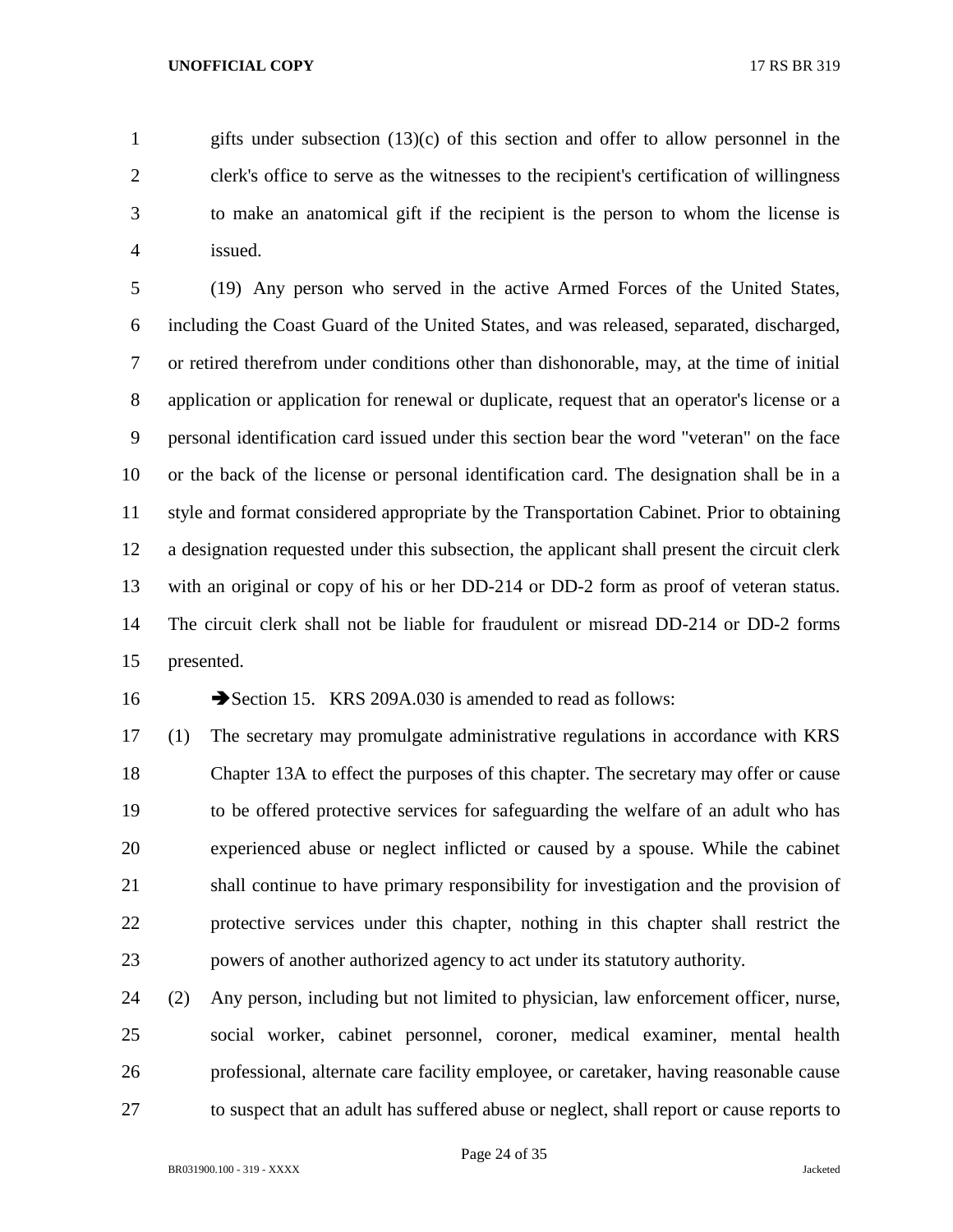| $\mathbf{1}$   |     | be made in accordance with the provisions of this chapter. Death of the adult does     |  |  |
|----------------|-----|----------------------------------------------------------------------------------------|--|--|
| $\overline{2}$ |     | not relieve one of the responsibility for reporting the circumstances surrounding the  |  |  |
| 3              |     | death.                                                                                 |  |  |
| 4              | (3) | An oral or written report shall be made immediately to the cabinet upon knowledge      |  |  |
| 5              |     | of suspected abuse or neglect of an adult.                                             |  |  |
| 6              | (4) | Any person making such a report shall provide the following information, if known:     |  |  |
| 7              |     | The name and address of the adult;<br>(a)                                              |  |  |
| 8              |     | The age of the adult;<br>(b)                                                           |  |  |
| 9              |     | The nature and extent of the abuse or neglect, including any evidence of<br>(c)        |  |  |
| 10             |     | previous abuse or neglect;                                                             |  |  |
| 11             |     | (d)<br>The identity of the perpetrator, if known;                                      |  |  |
| 12             |     | The identity of the complainant, if possible; and<br>(e)                               |  |  |
| 13             |     | (f)<br>Any other information that the person believes might be helpful in              |  |  |
| 14             |     | establishing the cause of abuse or neglect.                                            |  |  |
| 15             | (5) | Upon receipt of the report, the cabinet shall take the following action:               |  |  |
| 16             |     | Notify the appropriate law enforcement agency, if indicated;<br>(a)                    |  |  |
| 17             |     | Initiate an investigation of the complaint; and<br>(b)                                 |  |  |
| 18             |     | Make a written report of the initial findings together with a recommendation<br>(c)    |  |  |
| 19             |     | for further action, if indicated.                                                      |  |  |
| 20             | (6) | Any representative of the cabinet may enter any health facility or health service      |  |  |
| 21             |     | licensed by the cabinet at any reasonable time to carry out the cabinet's              |  |  |
| 22             |     | responsibilities under this chapter.                                                   |  |  |
| 23             | (7) | Any representative of the cabinet actively involved in the conduct of an abuse or      |  |  |
| 24             |     | neglect investigation under subsection (5) of this section shall also be allowed       |  |  |
| 25             |     | access to the mental and physical health records of the adult which are in the         |  |  |
| 26             |     | possession of any individual, hospital, or other facility if necessary to complete the |  |  |
| 27             |     | investigation mandated by this section.                                                |  |  |
|                |     |                                                                                        |  |  |

Page 25 of 35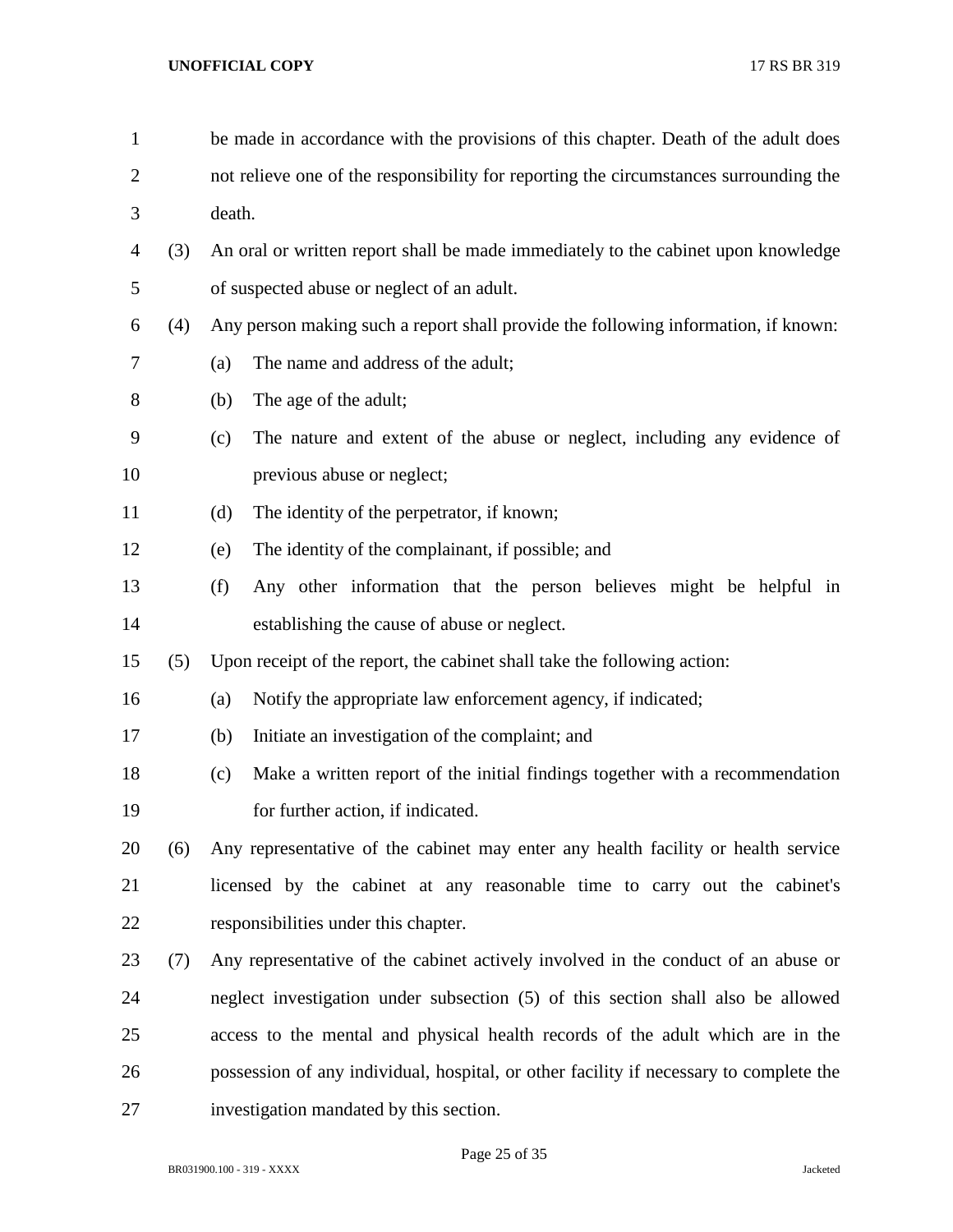| $\mathbf{1}$   | (8) | Any representative of the cabinet may with consent of the adult enter any private           |
|----------------|-----|---------------------------------------------------------------------------------------------|
| $\overline{2}$ |     | premises where any adult alleged to be abused or neglected is found in order to             |
| 3              |     | investigate the need for protective services for the purpose of carrying out the            |
| $\overline{4}$ |     | provisions of this chapter.                                                                 |
| 5              | (9) | If a determination has been made that protective services are necessary when                |
| 6              |     | indicated by the investigation, the cabinet shall provide such services within              |
| 7              |     | budgetary limitations, except in such cases where an adult chooses to refuse such           |
| 8              |     | services.                                                                                   |
| 9              |     | (10) In the event the adult elects to accept the protective services to be provided by the  |
| 10             |     | cabinet, no other person shall interfere with the cabinet when rendering such               |
| 11             |     | services.                                                                                   |
| 12             |     | (11) Anyone knowingly or wantonly violating the provisions of subsection (2) of this        |
| 13             |     | section shall be guilty of a Class B misdemeanor and penalized in accordance with           |
| 14             |     | KRS 532.090. Each violation shall constitute a separate offense.                            |
| 15             |     | For the purposes of this subsection, "application assistant" means a person<br>$(12)$ $(a)$ |
| 16             |     | who provides counseling, shelter, or other services to victims of domestic                  |
| 17             |     | violence, sexual offenses, or stalking and has completed the training and                   |
| 18             |     | registration process required by the entity or agency operating the address                 |
| 19             |     | protection program established in Section 1 of this Act.                                    |
| 20             |     | (b)<br>Notwithstanding any provision of this section to the contrary, an application        |
| 21             |     | assistant of the address protection program established in Section 1 of this                |
| 22             |     | Act shall not be required to forward information regarding the abuse or                     |
| 23             |     | neglect of an adult to the cabinet if the failure to report will protect an                 |
| 24             |     | individual, including an applicant or a program participant, associated with                |
| 25             |     | the address protection program established in Section 1 of this Act.                        |
| 26             |     | An application assistant of the address protection program established in<br>(c)            |
| 27             |     | <b>Section 1 of this Act shall be required to forward information to the cabinet</b>        |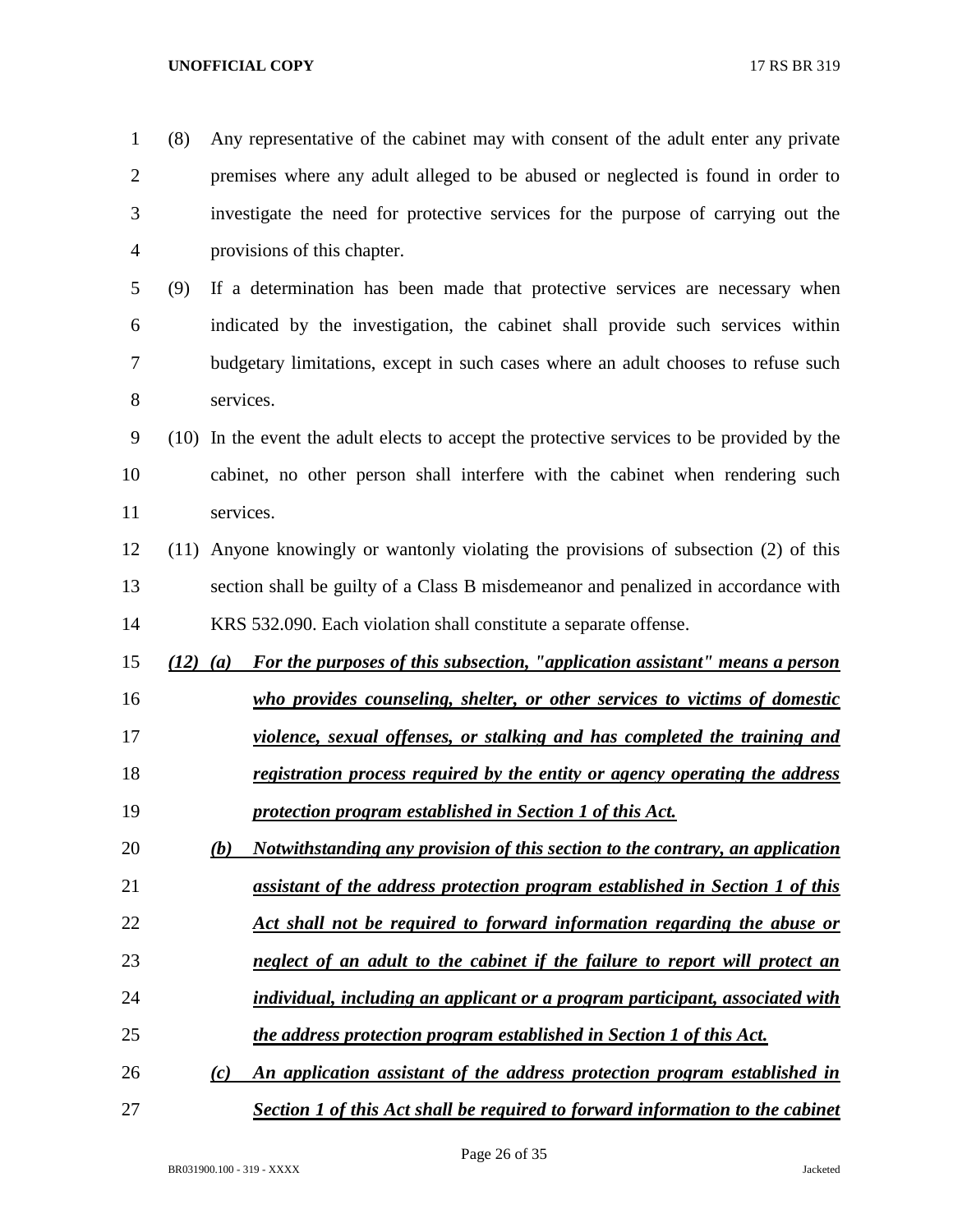# *in accordance with KRS Chapters 209 and 620.*

2 Section 16. KRS 117.085 is amended to read as follows:

 (1) All requests for an application for an absentee ballot may be transmitted by telephone, facsimile machine, by mail, by electronic mail, or in person. Except as provided in paragraph (b) of this subsection, all applications for an absentee ballot shall be transmitted only by mail to the voter or in person at the option of the voter, except that the county clerk shall hand an application for an absentee ballot to a voter permitted to vote by absentee ballot who appears in person to request the application, or shall mail the application to a voter permitted to vote by absentee ballot who requests the application by telephone, facsimile machine, or mail. The absentee ballot application may be requested by the voter or the spouse, parents, or children of the voter, but shall be restricted to the use of the voter. Except for qualified voters who apply pursuant to the requirements of KRS 117.075 and 14 117.077, those who are incarcerated in jail but have yet to be convicted, those who are uniformed-service voters as defined in KRS 117A.010 that are confined to a military base on election day, and persons who qualify under paragraph (a)7. of this subsection, absentee ballots shall not be mailed to a voter's residential address 18 located in the county in which the voter is registered. In the case of ballots returned by mail, the county clerk shall provide an absentee ballot, two (2) official envelopes for returning the ballot, and instructions for voting to a voter who presents a completed application for an absentee ballot as provided in this section and who is properly registered as stated in his or her application.

- (a) The following voters may apply to cast their votes by mail-in absentee ballot if the application is received not later than the close of business hours seven (7) days before the election:
- 

1. Voters permitted to vote by absentee ballot pursuant to KRS 117.075;

2. Voters who are residents of Kentucky who are covered voters as defined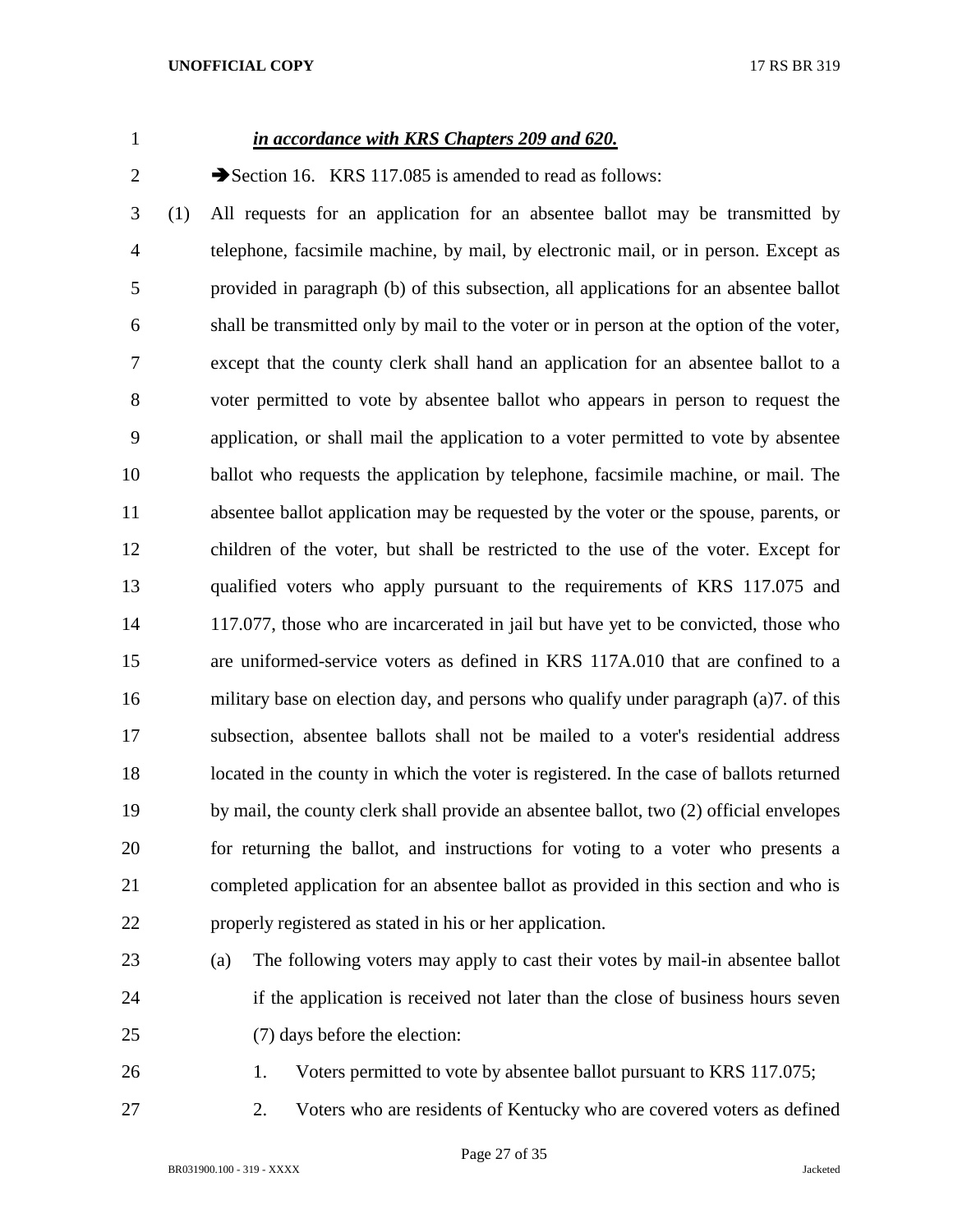| $\mathbf{1}$   |     |    | in KRS 117A.010;                                                                  |
|----------------|-----|----|-----------------------------------------------------------------------------------|
| $\overline{2}$ |     | 3. | Voters who are students who temporarily reside outside the county of              |
| 3              |     |    | their residence;                                                                  |
| 4              |     | 4. | Voters who are incarcerated in jail who have been charged with a crime            |
| 5              |     |    | but have not been convicted of the crime;                                         |
| 6              |     | 5. | Voters who change their place of residence to a different state while the         |
| 7              |     |    | registration books are closed in the new state of residence before an             |
| 8              |     |    | election of electors for President and Vice President of the United               |
| 9              |     |    | States, who shall be permitted to cast an absentee ballot for electors for        |
| 10             |     |    | President and Vice President of the United States only;                           |
| 11             |     | 6. | Voters who temporarily reside outside the state but who are still eligible        |
| 12             |     |    | to vote in this state;                                                            |
| 13             |     | 7. | Voters who are prevented from voting in person at the polls on election           |
| 14             |     |    | day and from casting an absentee ballot in person in the county clerk's           |
| 15             |     |    | office on all days absentee voting is conducted prior to election day             |
| 16             |     |    | because their employment location requires them to be absent from the             |
| 17             |     |    | county all hours and all days absentee voting is conducted in the county          |
| 18             |     |    | clerk's office; and                                                               |
| 19             |     | 8. | Voters who are program participants in the Secretary of State's crime             |
| 20             |     |    | victim address confidentiality protection program as authorized by                |
| 21             |     |    | <b>Section 8 of this Act [KRS 14.312].</b>                                        |
| 22             | (b) |    | Residents of Kentucky who are covered voters as defined in KRS 117A.010           |
| 23             |     |    | may apply for an absentee ballot by means of the federal post-card application,   |
| 24             |     |    | which may be transmitted to the county clerk's office by mail, by facsimile       |
| 25             |     |    | machine, or by means of the electronic transmission system established under      |
| 26             |     |    | KRS 117A.030(4). The application may be used to register, reregister, and to      |
| 27             |     |    | apply for an absentee ballot. If the federal post-card application is received at |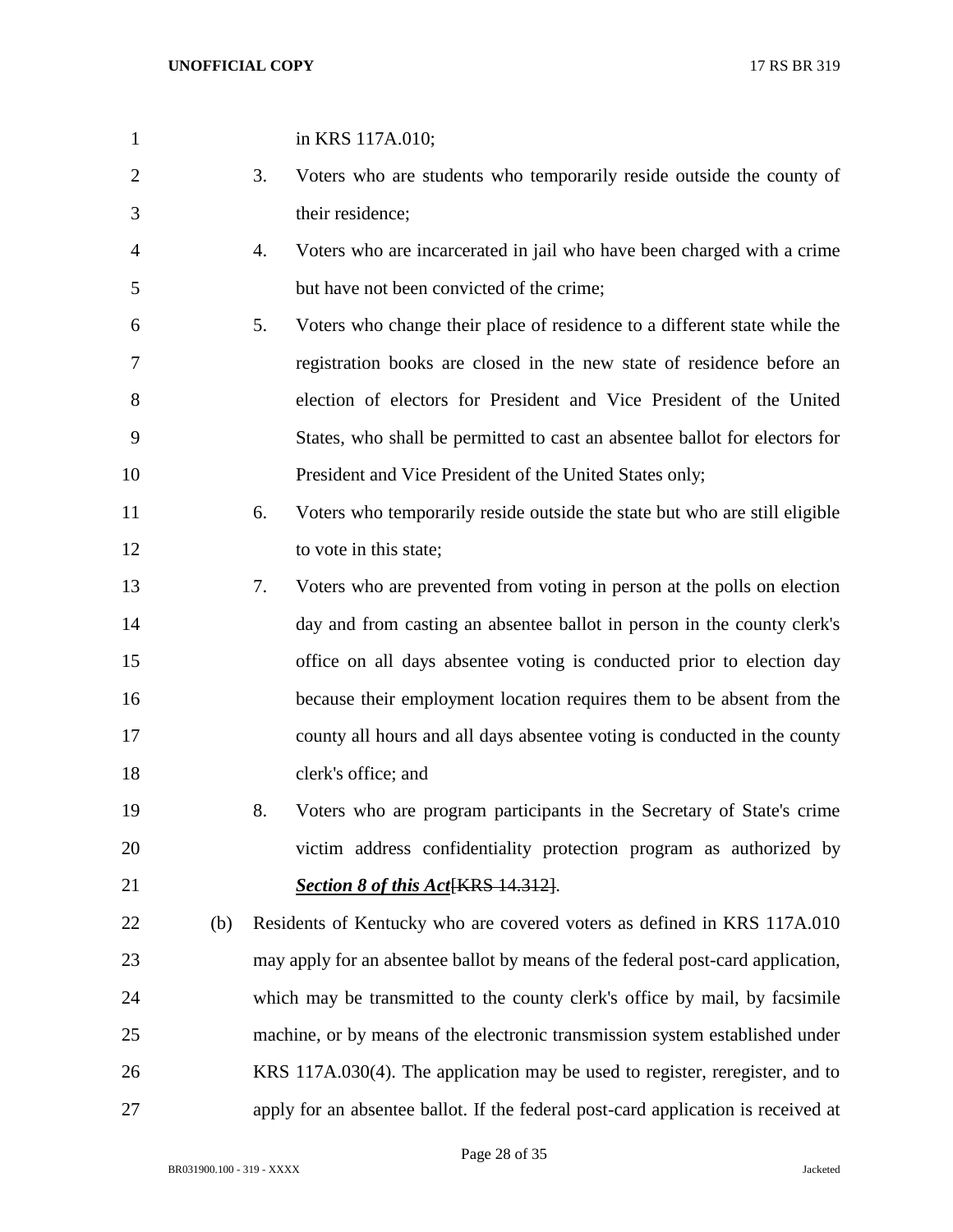| $\mathbf{1}$   |     | any time not less than seven (7) days before the election, the county clerk shall |
|----------------|-----|-----------------------------------------------------------------------------------|
| $\overline{2}$ |     | affix his or her seal to the application form upon receipt.                       |
| 3              | (c) | Absentee voting shall be conducted in the county clerk's office or other place    |
| $\overline{4}$ |     | designated by the county board of elections and approved by the State Board       |
| 5              |     | of Elections during normal business hours for at least the twelve (12) working    |
| 6              |     | days before the election. A county board of elections may permit absentee         |
| 7              |     | voting to be conducted on a voting machine for a period longer than the           |
| 8              |     | twelve (12) working days before the election.                                     |
| 9              | (d) | Any qualified voter in the county who is not permitted to vote by absentee        |
| 10             |     | ballot under paragraph (a) of this subsection who will be absent from the         |
| 11             |     | county on any election day may, at any time during normal business hours on       |
| 12             |     | those days absentee voting is conducted in the county clerk's office, make        |
| 13             |     | application in person to the county clerk to vote on a voting machine in the      |
| 14             |     | county clerk's office or other place designated by the county board of elections  |
| 15             |     | and approved by the State Board of Elections.                                     |
| 16             | (e) | The following voters may, at any time during normal business hours on those       |
| 17             |     | days absentee voting is conducted in the county clerk's office, make              |
| 18             |     | application in person to the county clerk to vote on a voting machine in the      |
| 19             |     | county clerk's office or other place designated by the county board of elections  |
| 20             |     | and approved by the State Board of Elections:                                     |
| 21             |     | Voters who are residents of Kentucky who are covered voters as defined<br>1.      |
| 22             |     | in KRS 117A.010, who will be absent from the county on any election               |
| 23             |     | day;                                                                              |
| 24             |     | Voters who are students who temporarily reside outside the county of<br>2.        |
| 25             |     | their residence;                                                                  |
| 26             |     | Voters who have surgery scheduled that will require hospitalization on<br>3.      |
| 27             |     | election day, and the spouse of the voter;                                        |

Page 29 of 35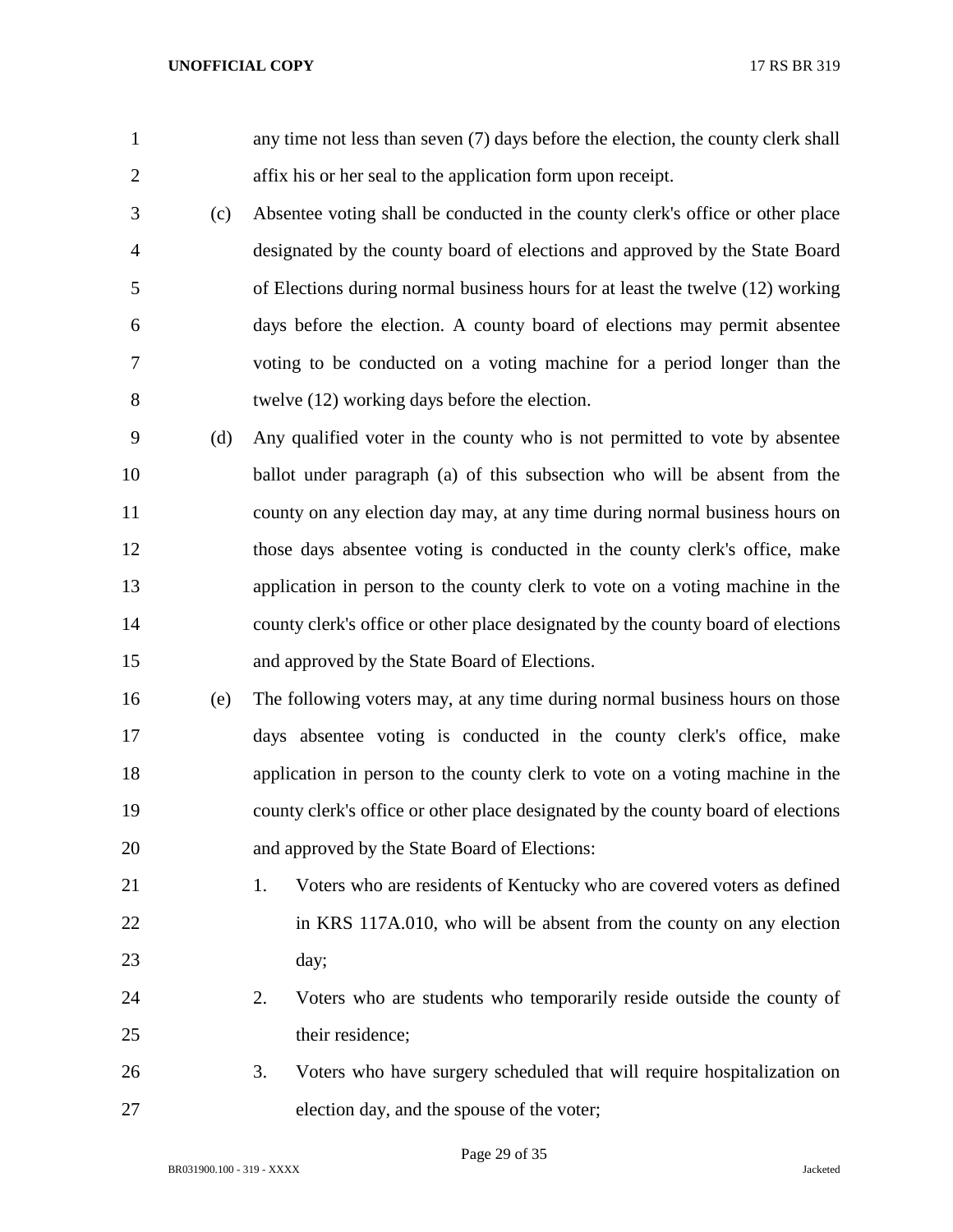- 
- 4. Voters who temporarily reside outside the state but who are still eligible 2 to vote in this state and who will be absent from the county on any election day;
- 5. Voters who are residents of Kentucky who are uniformed-service voters as defined in KRS 117A.010 confined to a military base on election day and who learn of that confinement within seven (7) days or less of an election and are not eligible for a paper absentee ballot under this subsection; and
- 6. A voter who is a pregnant woman in her last trimester of pregnancy at the time she wishes to vote under this paragraph. The application form for a voter under this subparagraph shall be prescribed by the State Board of Elections, which shall contain the woman's sworn statement that she is in fact in her last trimester of pregnancy at the time she wishes to vote.
- (f) Voters who change their place of residence to a different state while the registration books are closed in the new state of residence before a presidential election shall be permitted to cast an absentee ballot for President and Vice President only, by making application in person to the county clerk to vote on a voting machine in the county clerk's office or other place designated by the county board of elections and approved by the State Board of Elections.
- (g) Any member of the county board of elections, any precinct election officer appointed to serve in a precinct other than that in which he or she is registered, any alternate precinct election officer, any deputy county clerk, any staff for the State Board of Elections, and any staff for the county board of elections may vote on a voting machine in the county clerk's office or other place designated by the county board of elections, and approved by the State Board of Elections, up to the close of normal business hours on the day before the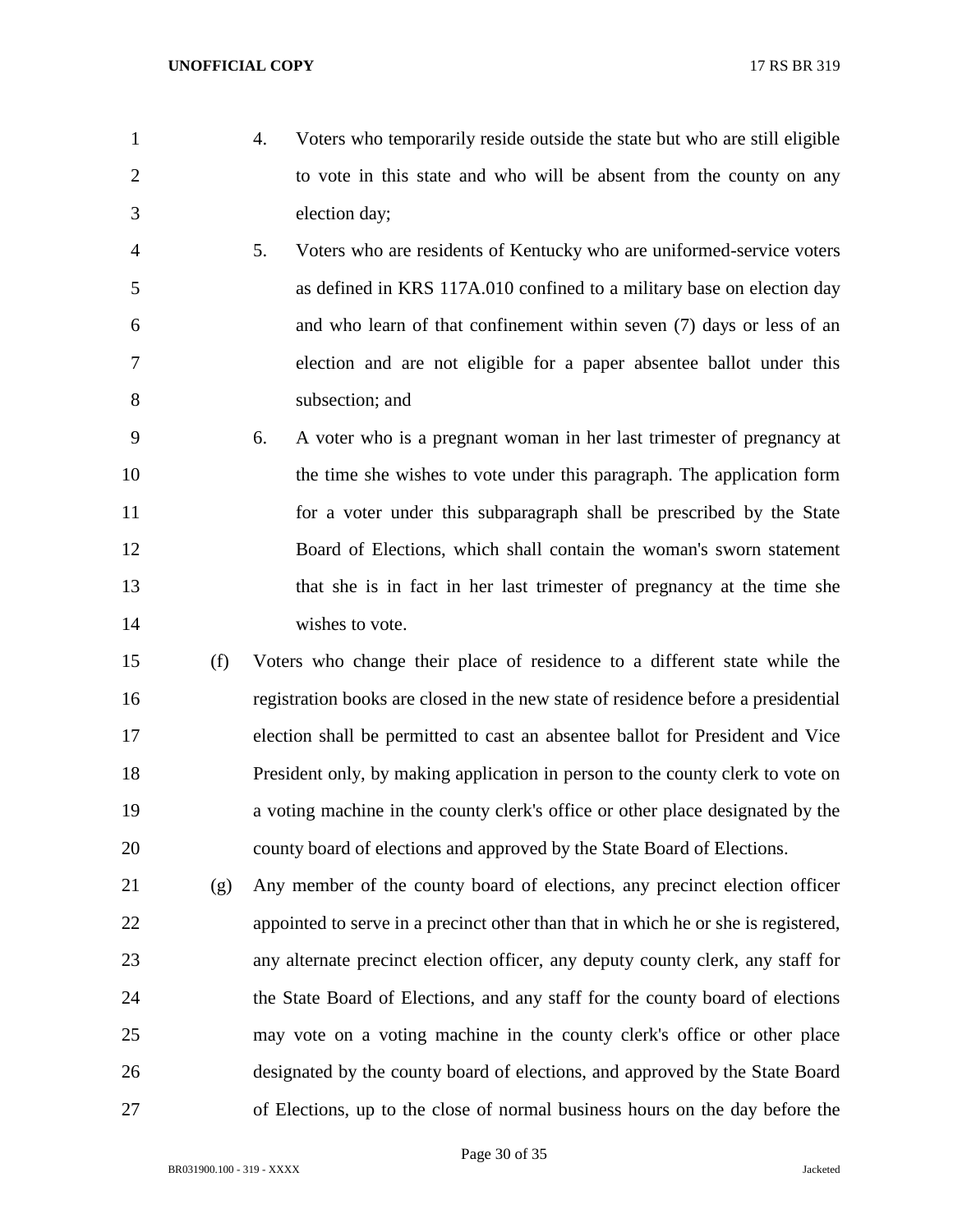election. The application form for those persons shall be prescribed by the State Board of Elections and, in the case of application by precinct election officers, shall contain a verification of appointment signed by a member of the county board of elections. If an alternate precinct election officer or a precinct election officer appointed to serve in a precinct other than that in which he or she is registered receives his or her appointment while absentee voting is being conducted in the county, such officer may vote on a voting machine in the county clerk's office or other place designated by the county board of elections, and approved by the State Board of Elections, up to the close of normal business hours on the day before the election. In case of such voters, the verification of appointment shall also contain the date of appointment. The applications shall be restricted to the use of the voter only.

 (h) The members of the county board of elections or their designees who provide equal representation of both political parties may serve as precinct election officers, without compensation, for all absentee voting performed on a voting machine in the county clerk's office or other place designated by the county board of elections and approved by the State Board of Elections. If the members of the county board of elections or their designees serve as precinct election officers for the absentee voting, they shall perform the same duties and exercise the same authority as precinct election officers who serve on the day of an election. If the members of the county board of elections or their designees do not serve as precinct election officers for the absentee voting, the county clerk or deputy county clerks shall supervise the absentee voting.

 (i) Any individual qualified to appoint challengers for the day of an election may also appoint challengers to observe all absentee voting performed at the county clerk's office or other place designated by the county board of elections, and approved by the State Board of Elections, and those challengers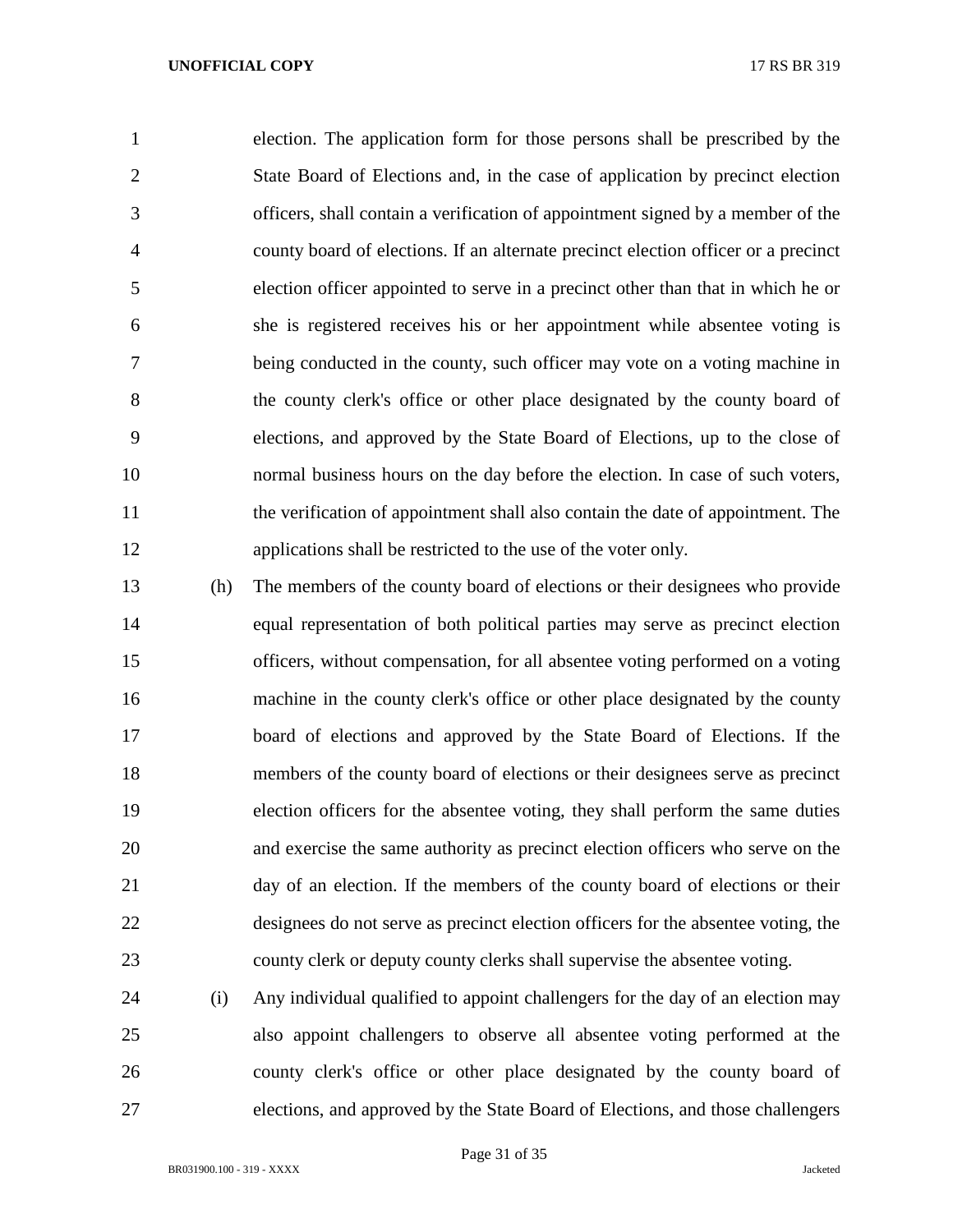may exercise the same privileges as challengers appointed for observing voting on the day of an election at a regular polling place.

- (2) The clerk shall type the name of the voter permitted to vote by absentee ballot on the application form for that person's use and no other. The absentee ballot application form shall be in the form prescribed by the State Board of Elections, shall bear the seal of the county clerk, and shall contain the following information: name, residential address, precinct, party affiliation, statement of the reason the person cannot vote in person on election day, statement of where the voter shall be on election day, statement of compliance with residency requirements for voting in the precinct, and the voter's mailing address for an absentee ballot. The form shall be verified and signed by the voter. A notice of the actual penalty provisions in KRS 117.995(2) and (5) shall be printed on the application.
- (3) If the county clerk finds that the voter is properly registered as stated in his or her application and qualifies to receive an absentee ballot by mail, he or she shall mail to the voter an absentee ballot, two (2) official envelopes for returning the ballot, and instructions for voting. The county clerk shall complete a postal form for a certificate of mailing for ballots mailed within the fifty (50) states, and it shall be stamped by the postal service when the ballots are mailed. An absentee ballot may be transmitted by facsimile machine or by the electronic transmission system established under KRS 117A.030(4) to a covered voter as defined in KRS 117A.010. The covered voter shall be notified of the options for transmittal of the absentee ballot, and the absentee ballot shall be transmitted by the method chosen for receipt by the resident of Kentucky who is a covered voter.
- (4) Absentee ballots which are requested prior to the printing of the ballots shall be mailed or otherwise transmitted as provided in subsection (3) of this section by the 26 county clerk to the voter within three (3) days of the receipt of the printed ballots; and absentee ballots which are requested subsequent to the receipt of the ballots by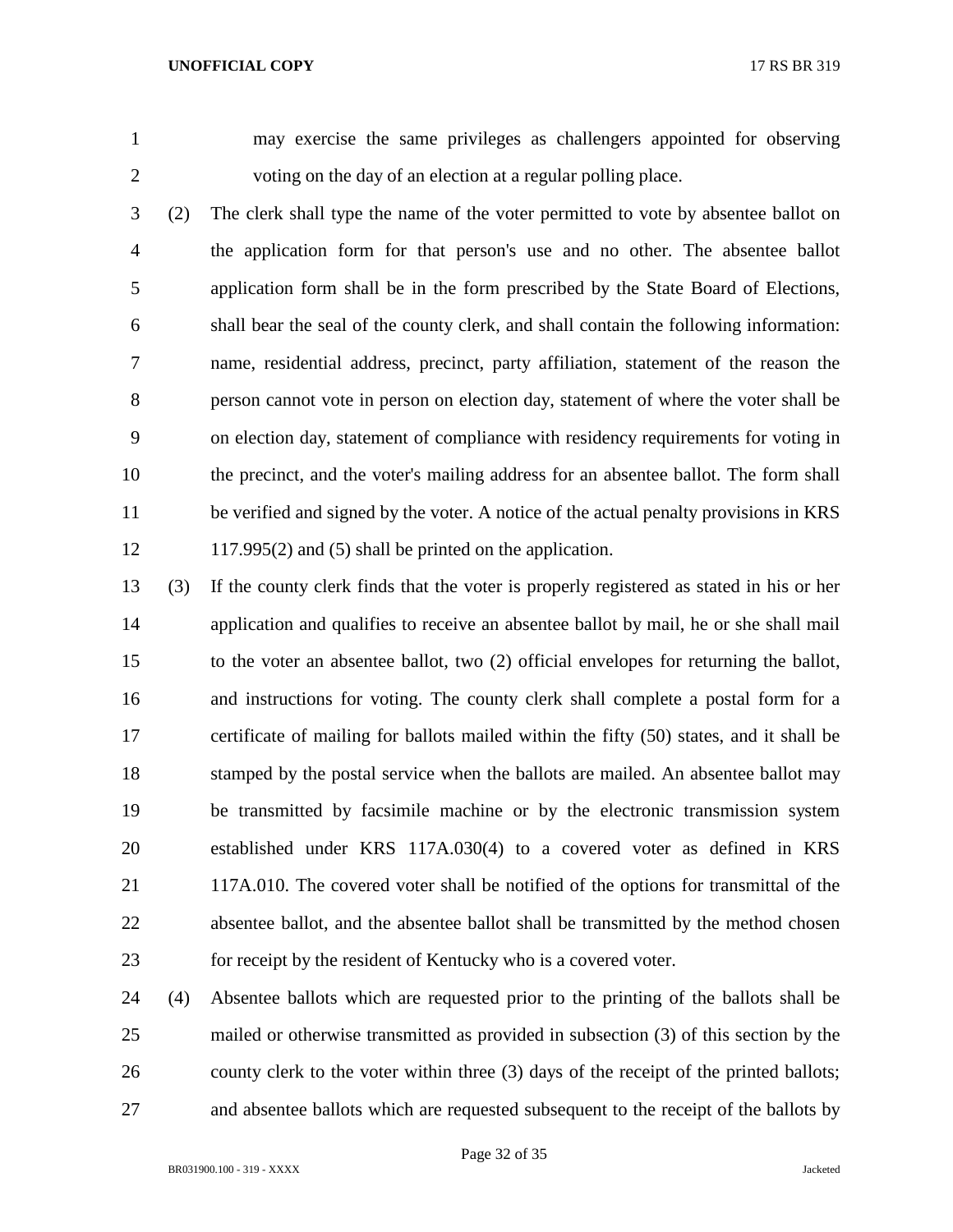the county clerk shall be mailed or otherwise transmitted as provided in subsection (3) of this section to the voter within three (3) days of the receipt of the request.

 (5) The clerk shall cause ballots to be printed fifty (50) days prior to each primary or regular election, and forty-five (45) days prior to a special election.

 (6) The outer envelope shall bear the words "Absentee Ballot" and the address and official title of the county clerk and shall provide space for the voter's signature, voting address, precinct number, and signatures of two (2) witnesses if the voter signs the form with the use of a mark instead of the voter's signature. A detachable flap on the inner envelope shall provide space for the voter's signature, voting address, precinct number, signatures of two (2) witnesses if the voter signs the form with the use of a mark instead of the voter's signature and notice of penalty provided in KRS 117.995(5). The clerk shall type the voter's address and precinct number in the upper left hand corner of the outer envelope and of the detachable flap on the inner envelope immediately below the blank space for the voter's signature. The inner envelope shall be blank. The clerk shall retain the application and the postal 16 form required by subsection (3) of this section for twenty-two (22) months after the election.

 (7) Any person who has received an absentee ballot by mail but who knows at least seven (7) days before the date of the election that he or she will be in the county on election day and who has not voted pursuant to the provisions of KRS 117.086 shall cancel his or her absentee ballot and vote in person. The voter shall return the absentee ballot to the county clerk's office no later than seven (7) days prior to the 23 date of the election. Upon the return of the absentee ballot, the clerk shall mark on the outer envelope of the sealed ballot or the unmarked ballot the words "Canceled because voter appeared to vote in person." Sealed envelopes so marked shall not be opened. The clerk shall remove the voter's name from the list of persons who were sent absentee ballots, and the voter may vote in the precinct in which he or she is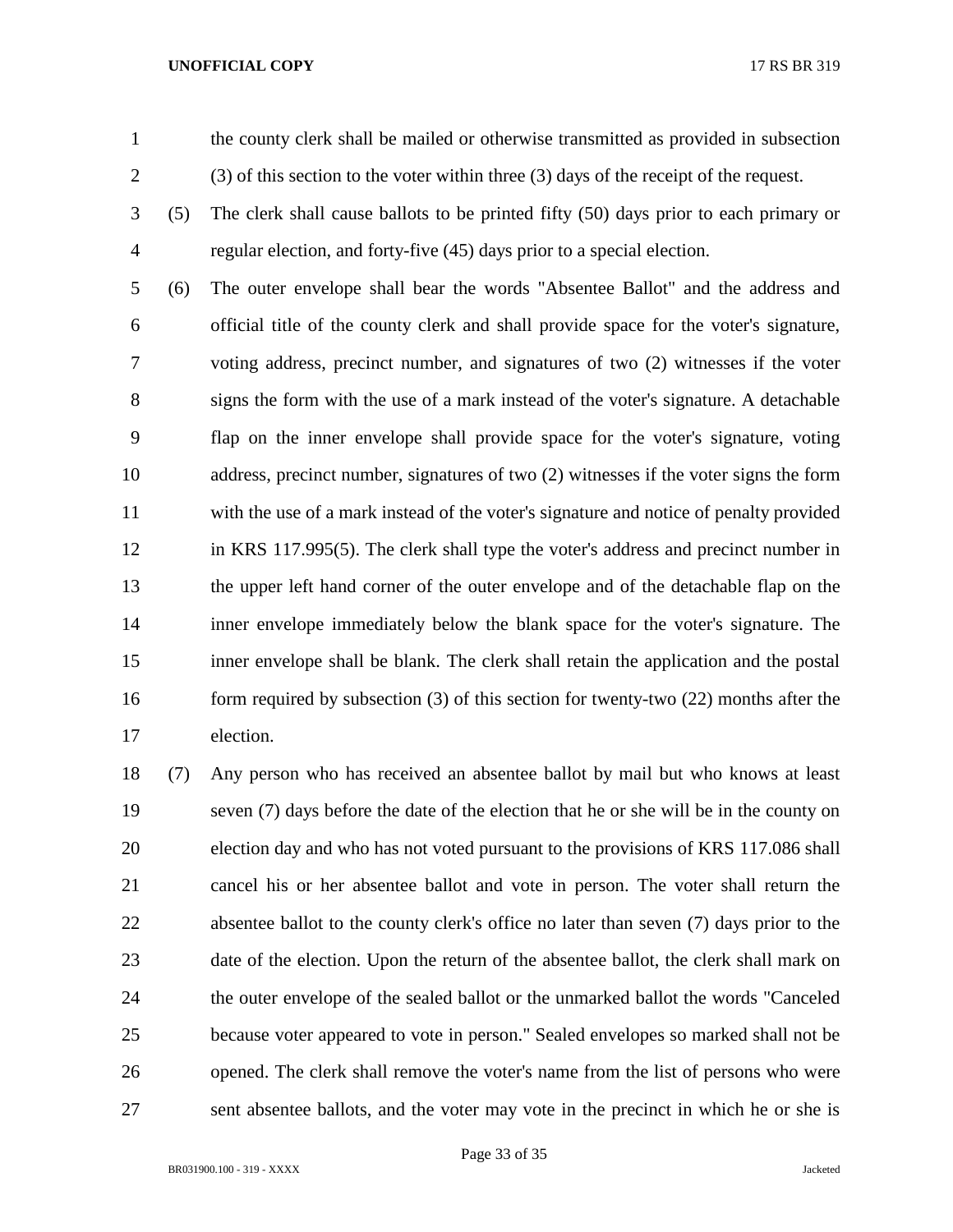# properly registered.

 (8) Any voter qualified for a mail-in absentee ballot who does not receive a requested mail-in ballot within a reasonable amount of time shall contact the county clerk, who shall reissue a second ballot. The county clerk shall keep a record of the absentee ballots issued and returned by mail, and the absentee voting that is performed on the voting machine in the county clerk's office or other place designated by the county board of elections and approved by the State Board of Elections, to verify that only the first voted ballot to be returned by the voter is counted. Upon the return of any ballot after the first ballot is returned, the clerk shall mark on the outer envelope of the sealed ballot the words "Canceled because ballot reissued."

 (9) Any covered voter as defined in KRS 117A.010 who has received an absentee ballot but who knows that he or she will be in the county on election day and who has not voted pursuant to the provisions of KRS 117.086 shall cancel his or her absentee ballot and vote in person. The voter shall return the absentee ballot to the county clerk's office on or before election day. Upon the return of the absentee ballot, the clerk shall mark on the outer envelope of the sealed ballot or the unmarked ballot the words "Canceled because voter appeared to vote in person." Sealed envelopes so marked shall not be opened. If the covered voter is unable to return the absentee ballot to the county clerk's office on or before election day, at the time he or she votes in person, he or she shall sign a written oath as to his or her qualifications on the form prescribed by the State Board of Elections pursuant to KRS 117.245. The clerk shall remove the voter's name from the list of persons who were sent absentee ballots, provide the voter with written authorization to vote at the precinct, and the voter may vote in the precinct in which he or she is properly registered.

(10) Notwithstanding the provisions of the Kentucky Open Records Act, KRS 61.870 to